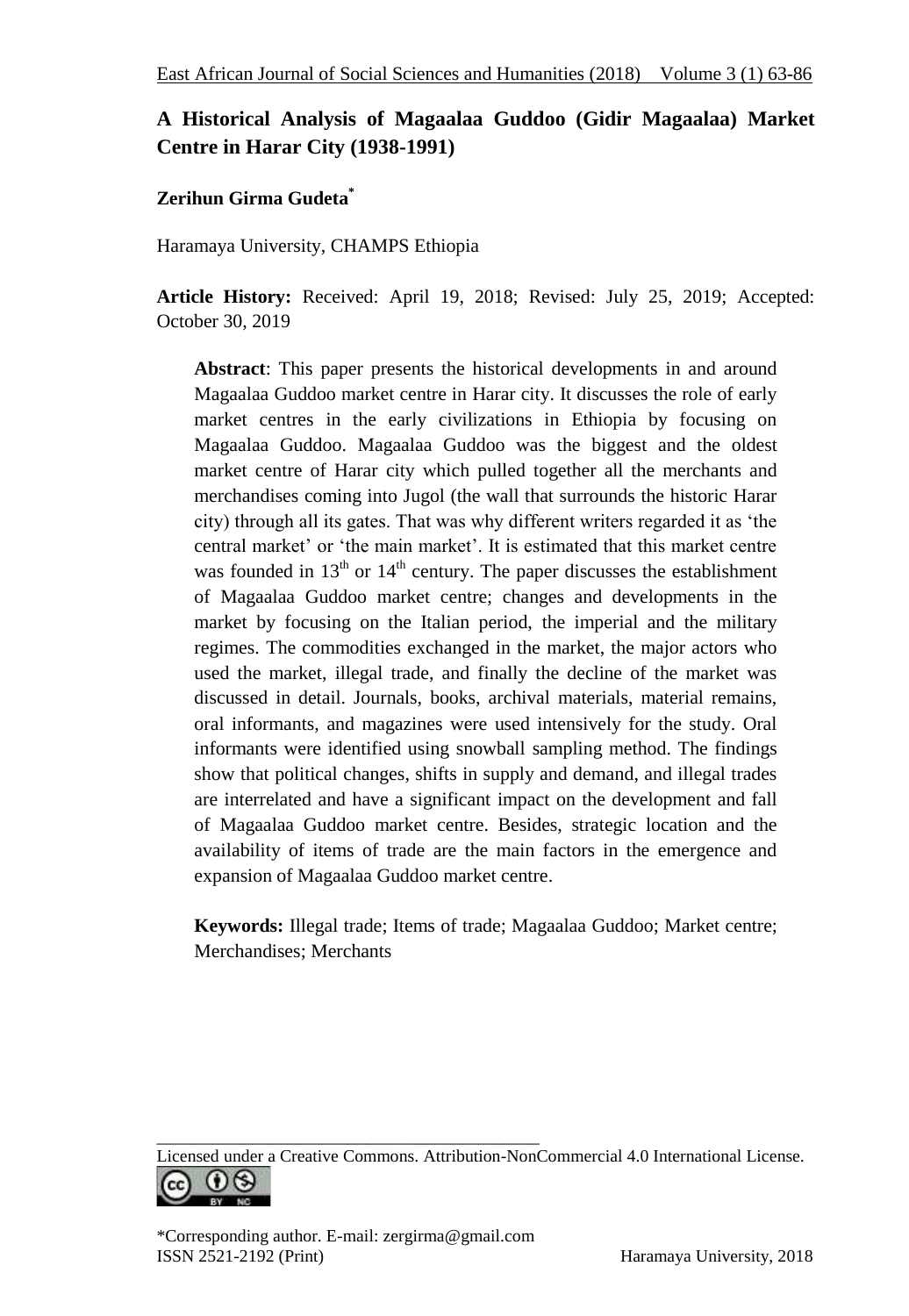## **1. Introduction**

In history, trade and market centres contributed a lot for the development of ancient cities and towns. The early civilizations of Africa were based on trade and trade routes. There were long distance trading routes interconnecting different parts of the continent, even before the arrival of Europeans. The market centres of those times not only served as the heart of the then civilization, but also as the centre of art and manufacturing (Osei, 1966: 5-7; Woods and Woods, 2009: 37-57).

 In Ethiopia, the emergence and decline of great civilizations like the Aksumite Empire were related to trade and market centres (Habtesellassie, 1972: 84-208; Abir, 1980: 7). Marcus (1994:5-11), in one of his works, indicated the attempts of Aksum to dominate the commerce, trade routes and sources of supply in the region. Especially in the nineteenth century, trade and commercial links served as unifying agents of the northern and southern parts of Ethiopia. The two important trade routes which connected south-west Ethiopia to north, and western part to east were the "main bases of the process of unification". Market centres like Jiren, Saqa, Assandabo, Basso, Darita, Yarar, Soddo, Rogge and the others were dependent on trade and trade routes. And, towns like Harar, Matamma, Gondar, and Alyu Amba were the destinations and 'cross-roads' of such trade routes (Zewde, 1991: 21-24; Abubaker, 2013). In general, trade routes and market centres had both economic and political significance for the Ethiopian state.<sup>1</sup>

 Above all, trade was (and still is) an important means of living in eastern Ethiopia. This is because the region is dominated by the Muslim merchants and is found at 'favourable geographical location.<sup>2</sup> That is, proximity to Zeila, Berbera and ports of Djibouti. One of the major trade routes in the country was also originated from Obock, Tajura and Zeila, and extends/stretches to Jaldessa, which served as the 'transhipment centre' for the long-distance traders. Then the route passed through Balawa and Kombolcha to enter into the walled city of Harar, which is regarded as a "big emporium on its own right". Bekele (1982: 1-5) said "It was probably the best urban centre in the whole of the Horn of Africa at the turn of the century." The income from trade was so enormous that it contributed to the wealth and growth of the Harar city. This shows how important Harar was for the commercial activity of the time and how it benefitted from its strategic location. Zewde (1991: 22) regarded Harar as the 'commercial centre of the east'.

 Regarding the significance of Harar to foreign trade of the country, one Frenchman considered it as "an entrepot Colossal". He explained that the railway opened Ethiopia to foreign trade; large number of merchants from different parts of the world entered Harar, "unlocking Menelik"s empire to foreign industry and trade" (Bekele, 1982: 46). Zeleza (1993: 299) confirmed this by showing that the export trade through the city of Harar from 1899-1900 was approximately 2.7 million MT dollars. That was

 $\overline{\phantom{a}}$ 

<sup>1</sup> Shiferaw Jammo indicated the increasing role of trade in the GDP of Ethiopia, from 5% in 1950 to 10% in 1974. Look at his article "An Overview of the Economy 1941-74", in Shiferaw Bekele, Ed. *An Economic History of Modern Ethiopia*, (Senegal: CODESRIA, 1995), pp. 25, 26.

<sup>2</sup> Presented on *Harar Global Capital of Peace: where the Old Meets the New*, a documentary film produced by Harari National Regional State. Harar: Sine-pix Film Studio, 2001.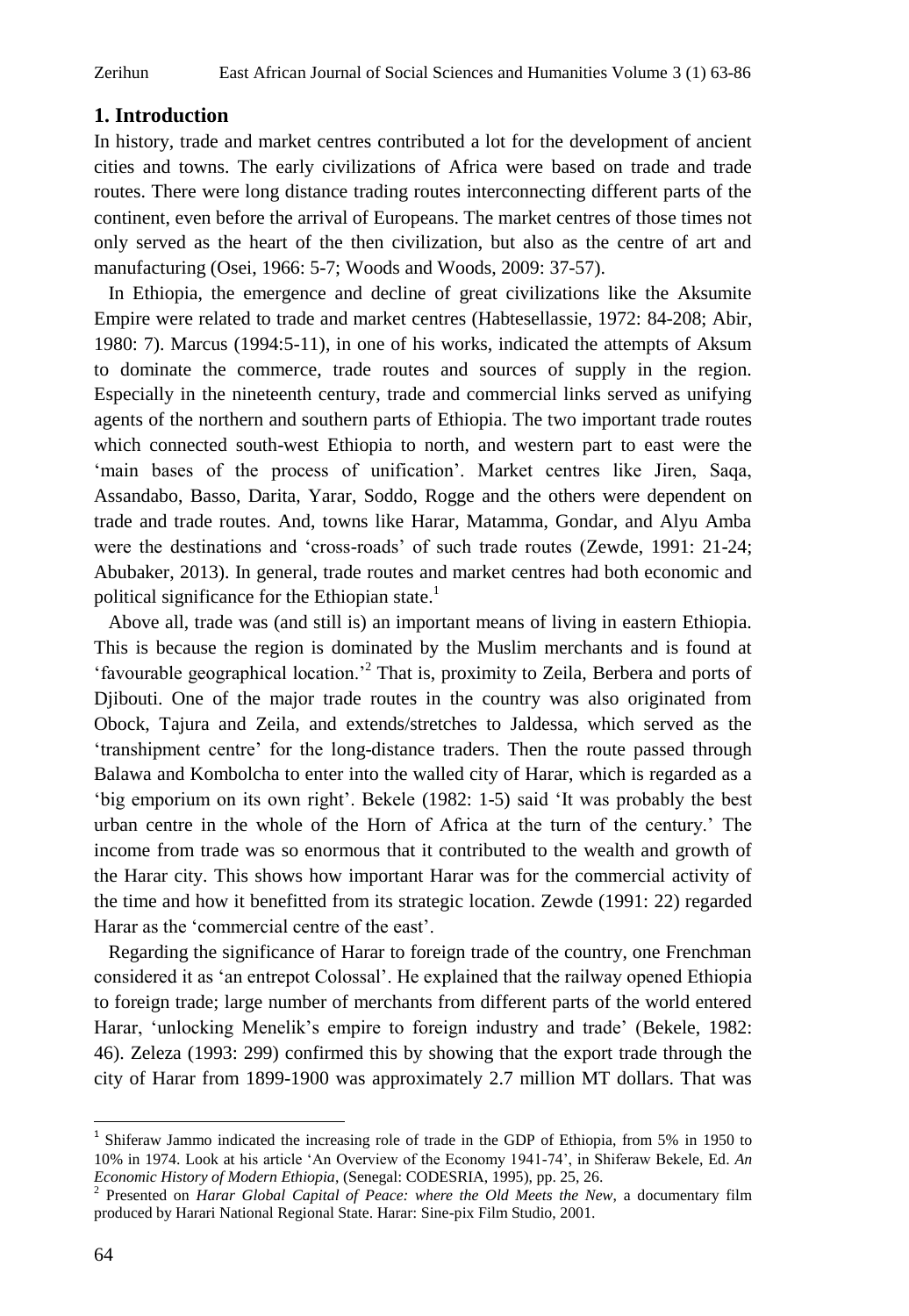$\overline{\phantom{a}}$ 

why Rey (1935: 30), who visited Harar in the twentieth century, characterized it as the "centre and market town" of the eastern region.

 Merchants of long-distance trade enter Harar through the gate of *Bab-el-Futuh* (Assum Bari or Zeila gate<sup>3</sup>) and leave for Addis Ababa through the gate of 'Shoa Bari' (Asmadin Bari<sup>4</sup>) (Bekele, 1982). In front of each gate of the Wall of *Jugol*, intensive trade activities took place, with different people interchanging different commodities. For instance, at the *Asmadin* gate, a variety of foodstuffs; at the *Assum* gate, livestock, mainly brought by the Oromo people; and at the *Argoba* gate and *Suqutat* gate, various fruits, vegetables, spices and khat<sup>5</sup> were sold (Bosredon, 2004). From the five gates of *Jugol*, three of them directly march to Magaalaa Guddoo market centre, which is located at the centre of the city. (See the map in the appendix).

 Historically, Magaalaa Guddoo was the biggest market, not only in Harar city, but also in the region, which pulled together all the merchants and merchandise coming into *Jugol* through all its gates. That was why different writers regarded it as "the central market" or "the main market" (Bosredon, 2004: 25-28). "Magaalaa Guddoo" is an Oromo term which literally means "the big town". It denotes that the market centre was so big, and all items of trade were found there. It is also called 'Gidir Magala.' Gidir is a Harari term which means "big", they also use to refer to a place where all kinds of products are brought to by different merchants<sup>6</sup> (Informants: Ibrahim Ahmed, Haji Ahmed. Jugol, August 2011). Thus, I used "Gidir Magala" and "Magaalaa Guddoo" interchangeably in this paper. Starting from its establishment until the mid-twentieth century, it remained the only big market in Harar. And, almost all kinds of cereals, cash-crops, clothes, foodstuffs and vegetables were found in and around the market of Magaalaa Guddoo.

 This paper investigates the establishment of the market and the changes and developments during the Italians period, the Emperial and the Derg regimes. The study shows that political changes, shifts in supply and demand, and illegal trades are interrelated and have considerable impact on the development of Magaalaa Guddoo market centre. Besides, the strategic location and availability of items of trade were the main factors in the emergence and expansion of the market centre. This study also shows how market prices were influenced by the surrounding industries.

<sup>3</sup> This gate has many other names like "the gate of conquest", *Masjid bari, Amir bari, Falana bari and* 

*Aksum bari* or Bab el-futah in Arabic. See the map on the appendix. 4 This gate also called *Din bari, Babul nasir, Asmadin bari,* and *Hamaresa bari.*

<sup>&</sup>lt;sup>5</sup> Khat, chat or qat (Catha edulis) can be defined as chewable green leave which has the effect of a euphoric stimulation on the users and consecutive uses potentially results in addiction.

<sup>6</sup> In Harar, place names, market centres and the name of gates are named differently by different languages, ethnic groups and even by individuals. For instance, one of the gates is named by the Harari as "*Asmadin Bari*"; by Egyptians "*Babul nasir*"; by Richard Burton, "*Hamaresa bari*"; by the Amhara "*Shawa bari'*; and the others. See a book entitled "*Kä Misiraq Afrika Bäzurya Ginb Yätataräch Bîchagna Tintawi Katama".* Harar: Harar publishing press, 1999 E. C, pp. 35-38.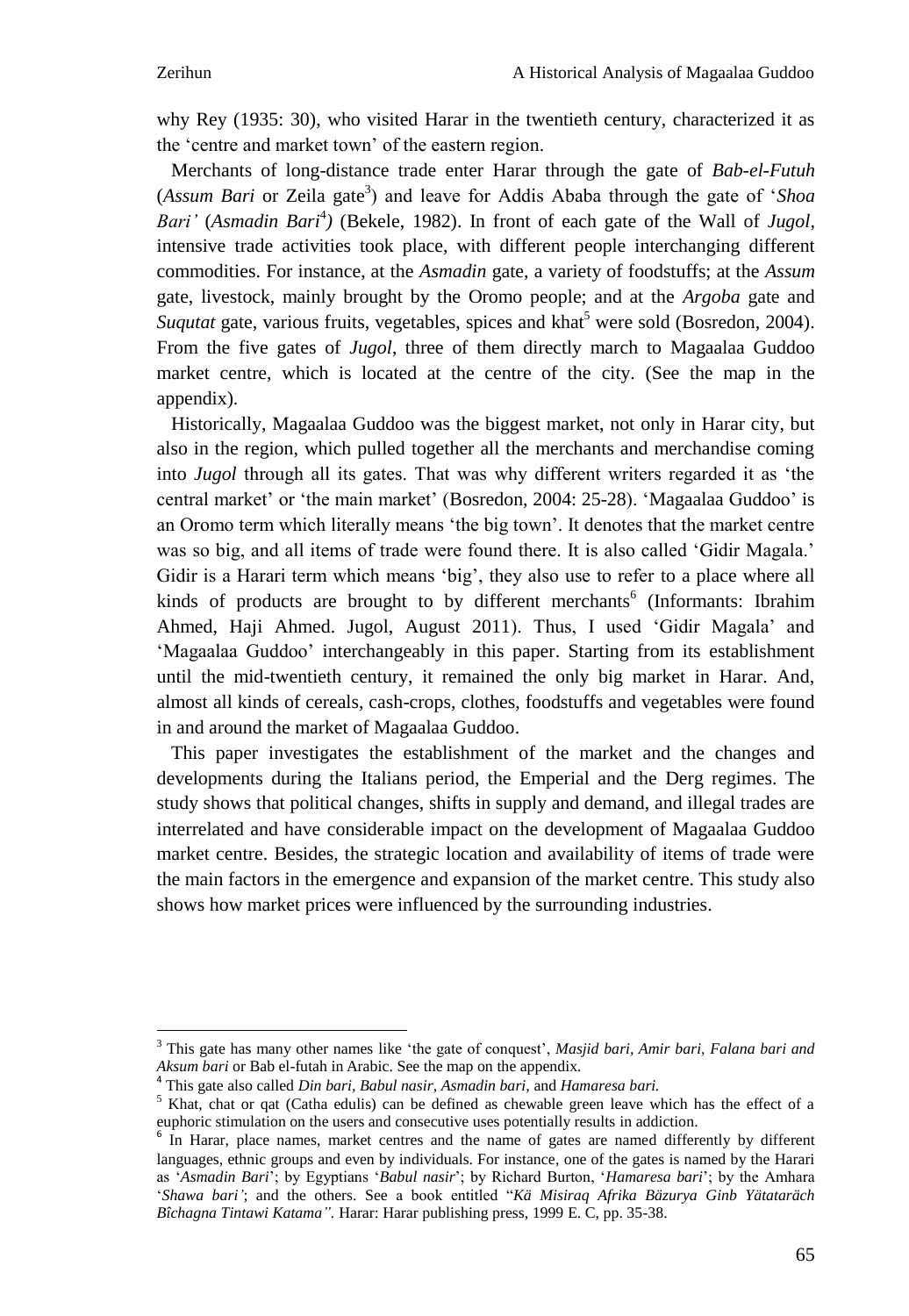### Zerihun East African Journal of Social Sciences and Humanities Volume 3 (1) 63-86

## **2. Research Methods**

Both primary and secondary data sources were used in this study. The primary data were gathered from archives and informants. Letters, correspondences, manuscripts, coins and artifacts in Harari municipality office, Sherif Harar City Museum, Arthur Rimbeau Museum, and Harar city are used. Secondary sources like books, journals and newspapers from Haramaya University, Arthur Rimbeau Museum, Harari Regional State Culture and Tourism Bureau are intensively reviewed. To identify informants, snowball sampling technique was used. According to Gilbert (2001: 1), snowball sampling technique is the best approach to "Accessing Hidden and Hard-to-Reach Populations". After randomly identifying one elder, he/she was asked to lead the researcher to other potential informants whom he/she thinks will have information on the issues being discussed. The researcher continues searching for informants until data saturation. Few unstructured questionnaires were used to obtain as much data as possible, but most of the data were obtained by probing based on respondent"s answers. Information gathered from primary and secondary sources were organized and classified based on themes. Then, the researcher carefully analyzed and interpreted the data by comparing to each other. The study focuses on a time period between 1938, a time when Italians reformed the market and constructed a big building in the centre of the market, and 1991 (a period when Magaalaa Guddoo lost its prominence).

## **3. Results and Discusion**

### **3.1. Establishment of the Market**

There is no consensus, neither among scholars nor my informants, on when did Magaalaa Guddoo Market centre was founded. Some informants traced back to the establishment of Harar city itself. They claimed starting from the beginningthat there were small and informal traders around the present-day centre of the market (Informants: Abdulaziz Saliha, Usmael Hassan. Jugol, August 2011). Others mentioned the end of  $13<sup>th</sup>$  or beginning of the  $14<sup>th</sup>$  centuries as the beginning of the market by a "well known person" named Ali Hamdon, who established it to facilitate the exchange of goods among the producers (agriculturalists surrounding Harar city) and the consumers (the residents of the city) (Informants: Idris Said, Fatiya Ahmed. Jugol, August 2011). Nevertheless, there is no doubt among my informants and recorded evidence that Gidir Magaalaa is the oldest market centre in Harar city, which is one of the ancient cities in Africa.<sup>7</sup>

 After its establishment, it served as the meeting place of the local merchants of Harari, Oromo, Somali, Afar, Argobba and Amhara ethnic groups. In addition, foreign merchants of Arabian, Turkish, Armenian, Yemeni and Indian origins were the main traders in Gidir Magaalaa (Informant: Abdulahi Mohamed Sherif. Jugol, 2011). This can be proved by the coins which were discovered in Harar and are now

<sup>&</sup>lt;sup>7</sup> The only market which may compete with Magaalaa Guddoo in terms of age is 'Faras Magaalaa, which previously served as marketplace of horses, but now it already disappeared. A documentary film entitled Harar Global Capital of Peace: where the old meets the new, also said, ""Gidir Magaalaa" (the big market) could be said the old Harar market.'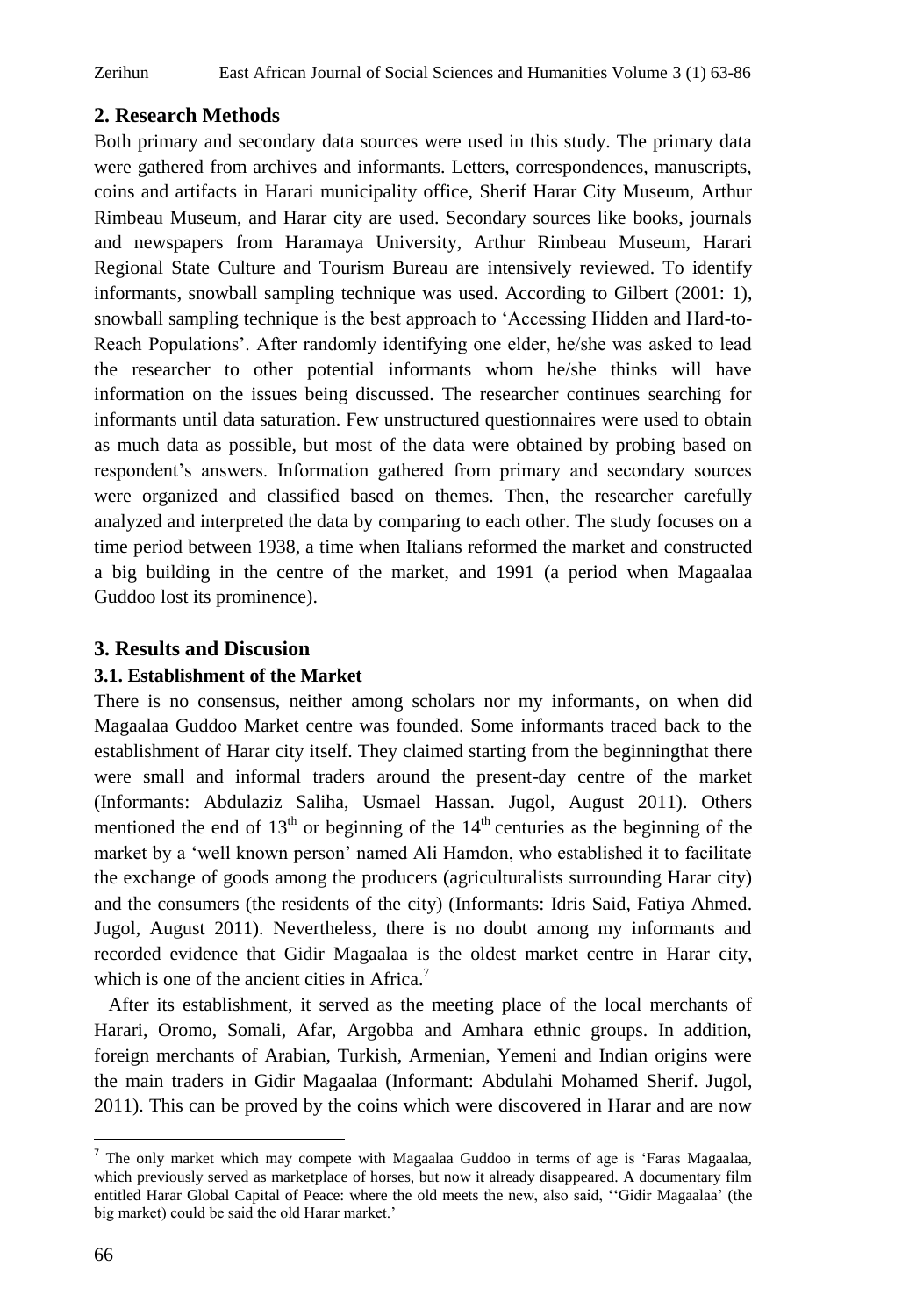$\overline{\phantom{a}}$ 

kept in the Sherif Harar City Museum. There are coins of more than nine countries that had trade relation with Harar city. ${}^{8}$  In addition, the evidences in the museum show that Harar minted and used more than five types of its own coins long before the twentieth century.<sup>9</sup> Moreover, the first Bank in Harar was established between 1875 to 1885 by the Emir of Harar (perhaps, the first in Ethiopia) around Magaalaa Guddoo market centre (Informants: Abdusabour Ahmed, Abdalla Ali Sherif. Jugol, August 2011). A magazine published by Harari region's social affairs office also supports this fact (Yähizbi Adarajajät Bahilina Mahibärawi Guday Bïro Matsihet, 2008). The goal was probably to facilitate the trades around the market and to serve the increasing number of foreign merchants. The building which was used for this purpose is still standing in Harar city.

 The Italian occupation of the 1930s was a turning point in the history of Magaalaa Guddoo. They not only reformed the market, but also constructed a big building (like a mall) in the centre of the market in 1938. The merchants used the hall to sell and distribute their goods. It was designed and constructed by Italian engineers and large number of local laborers did the physical work. My informants estimated that more than seventy workers were engaged in the construction (Informants: Ramadan Idris, Fatuma Yusuf. Jugol, August 2011). The building has the shape of two "U"s facing each other, and it has internal and external parts (See picture 1 of the appendix).

 The internal parts of the building were given to the Muslim butchers, who used to sell meat outdoors on the wooden boards. The external parts were given to the owners of apparel shops or boutiques. The middle of the building was occupied by women who sell firewoods, spices, vegetables, basketry products and cereals. That is why some of my informants regarded the changes introduced by the Italians in and around Magaalaa Guddoo as "modernization" (Informants: Jemal Abdulahi, Usmael Hassan. Jugol, August 2011).

 The motive behind the Italians to construct this magnificent building for the traders was evident. *Ato* Maftu Zekaria (one of my informants), who wrote a number of books on the history and culture of Harar, raised at least two reasons: to win popularity among economically dominant merchants and the local people, and to redress the Christians who were opposing them by winning popularity among the Muslim community. For the same purpose, they built Mosques, established sharia courts and supplied pipe water for the Muslim community of Harar (Informant: Maftu Zekaria. Jugol, August 2011). This sounds true, because the Italians built no Christian churches or did nothing specifically for the Christians in Harar. Abdalla Ali, another informant, said "this showed the Italians attempt to divide and rule".

 In addition, the Italians confiscated the property of foreign merchants (especially the Indians) and transferred to the local Harari people. One side of Gidir Magaalaa

<sup>&</sup>lt;sup>8</sup> The varieties of coins in the museum and the varieties of language minted on them are some of the indicators that the coins are from more than nine countries. Moreover, some coins have name of countries where they are minted and used.

<sup>9</sup> Look also Ahmed Zekaria, "Harari coins: A preliminary survey", *Journal of Ethiopian Studies* (Vol. 24, 1991, pp. 23-46). In addition, look, Richard Pankhurst, *An Introduction to the Economic History of Ethiopia* (London: Lalibela House, 1961), p. 267.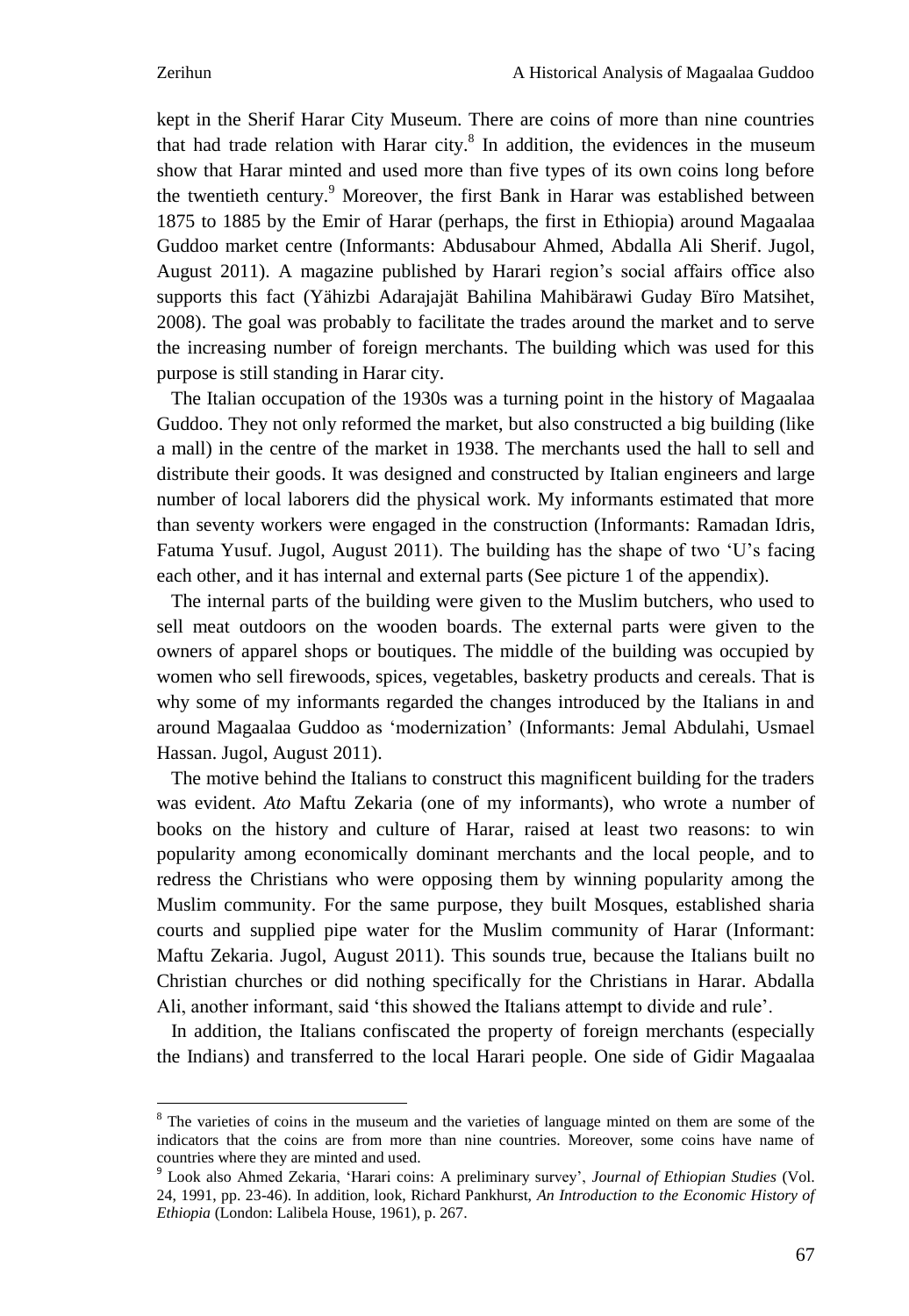market, called *makina-girgir,* was a place where foreign tailors sat and sew garment to the local market. These foreigners were numerous, and they also employed many local Harari residents. After their occupation, the Italians took and transferred all the property and houses around *makina-girgir* to the Harari employees. Since then, the area has been occupied by the local tailors and it was named "*makina girgir*" after their sewing machine, *makina* (Informant: Abdalla Ali. Jugol, August 2011).

 After 1945, during the regime of Haile Selassie I, each room in the Italian building was rented for  $7.50$  Birr to licensed local traders.<sup>10</sup> By these periods, the trading activity in the market was so enormous, although there were few improvements in the market. At the same time, one part of the building was transformed into a prison because of the increasing number of crimes around the market (Informant: Ibrahim Abdurahaman. Jugol, August 2011). Another development after the withdrawal of the Italians was the rise of the interests of the neighboring colonial powers in Harar"s coffee and hides. They considered Harar coffee as "excellent in flavour and compares favourably with any other coffee'. The French, British, Italians and Germans brought finished goods (mostly cotton products) to the Harar market and bought coffee and hides from Harar (Rey, 1935: 226-235). This enhanced the expansion of Magaalaa Guddoo market, which started to play a significant role in the international trade. One of my informants considered this period as a "peak of Magaalaa Guddoo" (Informant: Ibrahim Abdurahaman. Jugol August 2011).

 During the *Derg* period, two important events led to the decline of the market. First, an overall renewal was made and the roads in the market were widened. At the time of the renewal, merchants were removed and forbidden to trade in the market. This paved the way for the establishment of small market centres at different places, decreasing the role of Magaalaa Guddoo as the only place to find goods. The socialist *Derg* also expelled foreign merchants who were leading suppliers and buyers of goods from the market (Informants: Ali Abane, Fatuma Yusuf. Jugol, August 2011). These had a negative impact on the development of the Harar city in general and Magaalaa Guddoo market centre in particular.

#### **3.2. Merchants and Merchandise**

The items of trade and leading merchants who were actively involved in the market of Magaalaa Guddoo had been changing throughout the years. The existing evidences show that the Oromo were the leading traders from the beginning. Sidney (1984: 23- 39) indicated that the first negotiation made between the Oromo and Harari was a "market treaty" and that they had "mutual economic interdependence". He stressed that the Oromo were the leading group in the Harar markets until the coming of foreign interventions. They brought coffee, saffron, hides, cattle and ivory that Harar used to export. In return, they bought goods like clothes and salt from the markets of

l

 $10$  Most of the people who owned the arcades during Haile Selassie get old and their children inherited during the Derg regime. They rented one arcade by 300 Birr but only pay 7.50 Birr for the government. This trend continued still today.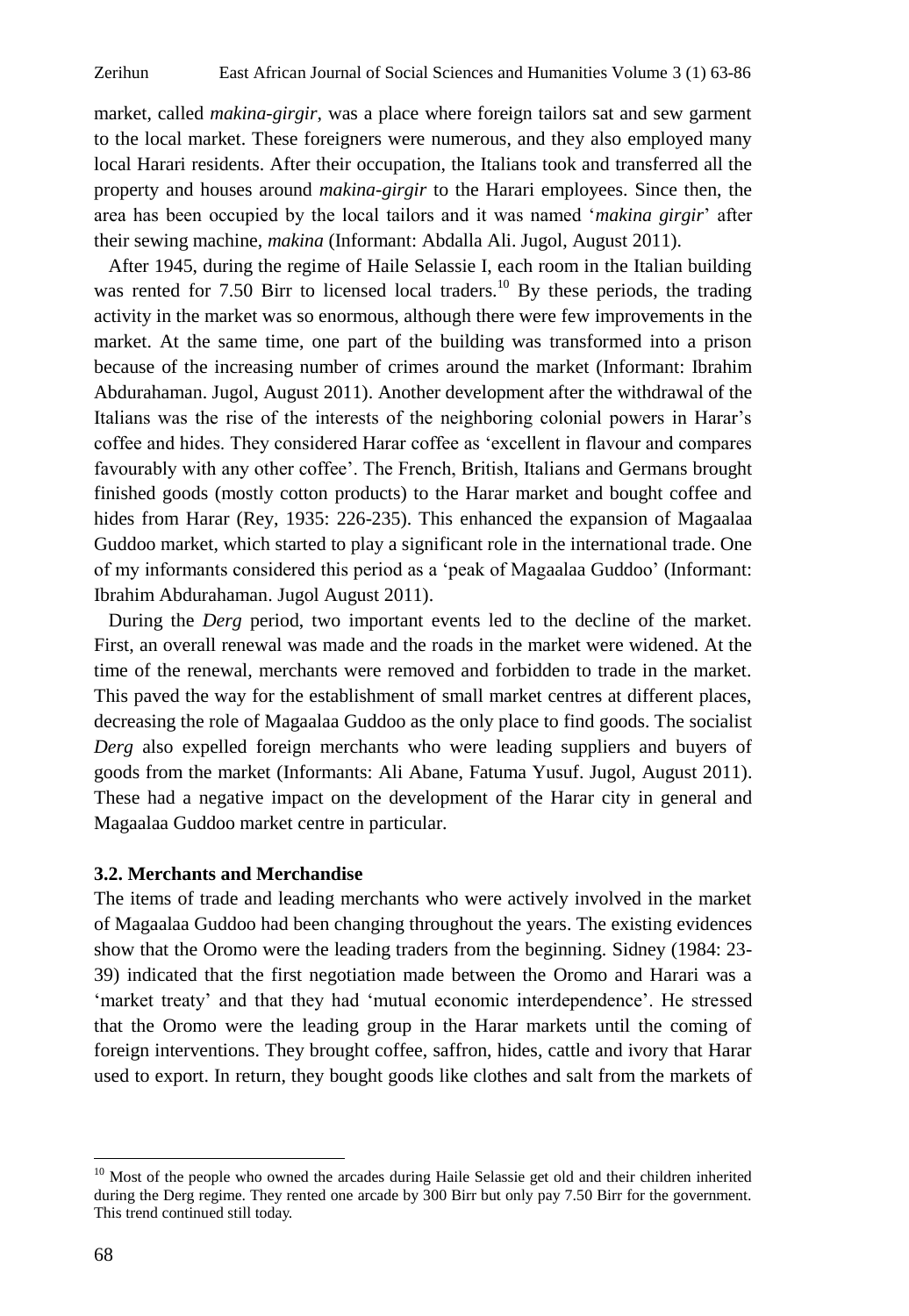l

Harar<sup>11</sup>. Bosredon's (2004: 23-32) research on Harar showed the continuation of such trend in the twentieth century.

 From the local traders, the Harari, Argobba and the Somali were also the main actors in the trade in Magaalaa Guddoo. It seems that there was a division of labor: the Oromo and Argobba came to the market mainly with their agricultural products like coffee, vegetables and cereal products; the Somali were basically known for their pastoral products like butter, milk, goat and sheep; while the Harari traded manufactured goods like clothes, basketry products and galleries that they imported from the Arab countries and India. Nonetheless, the Oromo also provided livestock products like meat, butter and live oxen, after which one of the *Jugol* gates, "*Sangaa Barrii*", an Oromo word for ox gate was called (Informant: Abdusabour Ahmed. Jugol, August 2011).

 The Amhara people were the other merchants who traded in Gidir Magaalaa. Especially, after the occupation of Menelik, they began to trade in Magaalaa Guddoo as retailers who bought goods from producers and resold in the market (Informant: Idris Said. Jugol, August 2011). The domination of the market by the Gurage was a recent development. "It is possible to say that there were no Gurage in Magaalaa Guddoo until the rise of the *Derg*". It was during the *Derg* regime and especially after 1991 that the Gurage started to dominate the markets in Harar city (Informant: Adam Ali Sherif. Jugol, August 2011).

 As already indicated above, foreign merchants from Arab countries, India, Turkey and Armenia were the major participants in the commerce of Gidir Magaalaa. Hecht (1987:1) indicated that Harar at one time "depended on international and intercontinental trade". Foreign merchants came to the market with textile products and luxurious goods like perfumes and jewelries, and returned to their home countries after buying hides, ivory, coffee and other cash crops (Informant: Ali Abane. Jugol, August 2011). Both the domestic and foreign merchants used donkeys and camels as means of transportation. Donkeys were specially used by the locals while foreigners preferred camels because they endured many hardships and had to take a very long journey in the desert up to the coastal ports of Zeila, Berbera and the others (Informants: Fatiya Ahmed, Usmael Hassan. Jugol, August 2011).

 There were also influential merchants who had monopolized the trade in Magaalaa Guddoo. For instance, Mohamed Ali, an Indian merchant, dominated the trade in this market in the 1940s and 1950s. He monopolized the import and export business of Harar, even to the extent of producing and distributing "Fanta tonic" drinks in Harar. His business was not limited to Harar; he traded as far as Addis Ababa. Harre (2015:291) studied about Mohamed Ali"s company named G. M. Mohamedally & Co from 1886 to 1937. His book clearly presented how trade in Harar in particular and Ethiopia in general was dominated by this company. He said "In Harar, success proved indeed to be fast." All the commerce was dominated by Mohamed Ali.

<sup>&</sup>lt;sup>11</sup> Moreover, Muhammad Hassan and Caulk Richard indicated the continuation of such trend in 19<sup>th</sup> and 20<sup>th</sup> centuries. Look Muhammad Hassan, 'The Relation between Harar and the surrounding Oromo between 1880-1887" (BA. Thesis: Addis Ababa University, pp. 5-43); and Caulk Richard, "Harar Town and its Neighbours in  $19<sup>th</sup>$  c'. Journal of African History, Vol. 18, No. 3, 1997, pp. 369-386.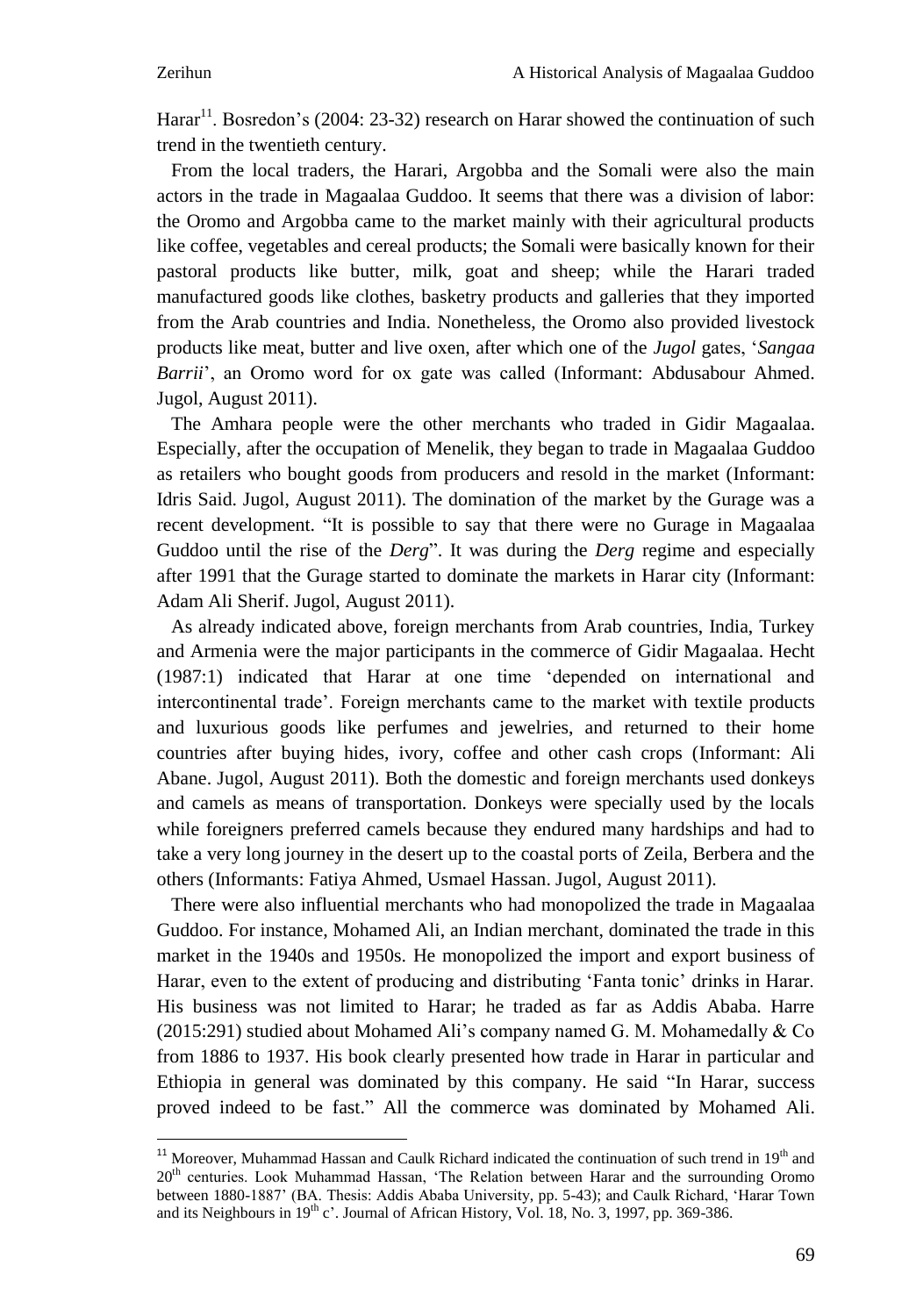Magaalaa Guddoo as the only big market at the time and closeness of Mohamed Ali"s residence to the market shows the specific significance of the market at the time.

Mohamed Ali imported *Abujadi<sup>12</sup>*, *Foota*,<sup>13</sup> *Mamudin*<sup>14</sup> perfumes and other luxurious goods from India and the Arab countries. In return, he exported coffee, ivory and hides to foreign markets. He had strong relationships with the royal families and especially with Haile Selassie.<sup>15</sup> The palace of *Ras* Mekonnen, the father of Emperor Haile Selassie, which now serves as Sherif Harar City Museum, was said to be built by Mohamed Ali and his employees from India (Informants: Abdalla Ali Sherif, Aster Desta. Jugol, August 2011). (See picture 3 on A and B in the appendix).

 He was a celebrated businessman at the time. One of my informants remembered: 'when he arrived in Harar, the situation seems like a King had come' (Informant: Woyinishet Birhanu. Jugol, August 2011). His luxurious and splendid two-storied residence with more than ten rooms, which is currently situated in the east of Magaalaa Guddoo, justifies his status and wealth at that time (See C on picture 3 in the appendix). Although most part of the building was destroyed (currently only its foundation is on the site), the building which served as a storehouse reveals the hugeness of Mohamed Ali's capital and the vastness of the import-export trade he carried out at the time and his huge role in the development of Magaalaa Guddoo.

 There are some interesting things to say in relation to the nomenclature of commodities traded in Magaalaa Guddoo. They help us identify the countries that had trade relation with Harar and merchants who traded in the market. For instance, textile products sold in Magaalaa Guddoo were named after the countries they came from: *Shinawi*, from China; *Bombey*, from Bombay; *Jawe*, from India; *Atlas,* from Morocco and so on (Informant: Abdalla Ali Sherif. Jugol, August 2011).

 There were changes throughout history in the types of trade items in Gidir Magaalaa. After declaring Harar as "essentially a commercial town", Richard Burton<sup>16</sup> (1856: 337-338) listed the trade goods of the time. Export items included ivory, coffee, tobacco, safflower, cotton, mules, wheat, ghee, honey and sheep's fat. Items of import were silks, brasses, sheet copper, rice, loaf sugar, gunpowder and paper. In 1888, Harar produced and exported 200 to 300 tons of coffee (Yusuf, 1961) which increased to 3000 to 5000 tons annually in the twentieth century (Rey, 1935: 226). As a central market, Magaalaa Guddoo played a significant role in the exchange of these items of trade. However, after 1950s, most of the merchandise in Harar in general and Magaalaa Guddoo in particular, which were listed by Burton disappeared from the market and others drastically declined in amount. By discussing some of the items of trade in Gidir Magaalaa in detail, we can understand why and how this happened.

 $\overline{\phantom{a}}$ 

 $12$  A flat white textile product which can be forged into different tradtional dressing style by local sewers.

<sup>&</sup>lt;sup>13</sup> A kind of flat cloth used to cover the upper part of the body. It is found in wide verities color and size. <sup>14</sup> A white soft textile brought from Arab countries. At the time (1950s and 1960s) one meter of "*Mamudi'* was bought by 1.50 Birr. Still it is a popular clothe in the Muslim community; especially, among the Oromo women.

<sup>&</sup>lt;sup>15</sup> Other two of my informants including Abdalla Ali Sherif mentioned as Mohamed Ali has blood relation with Haile Selassie.

<sup>&</sup>lt;sup>16</sup> The first foreigner who enterred Harar disguising as an Arab merchant and recorded the history of Harar.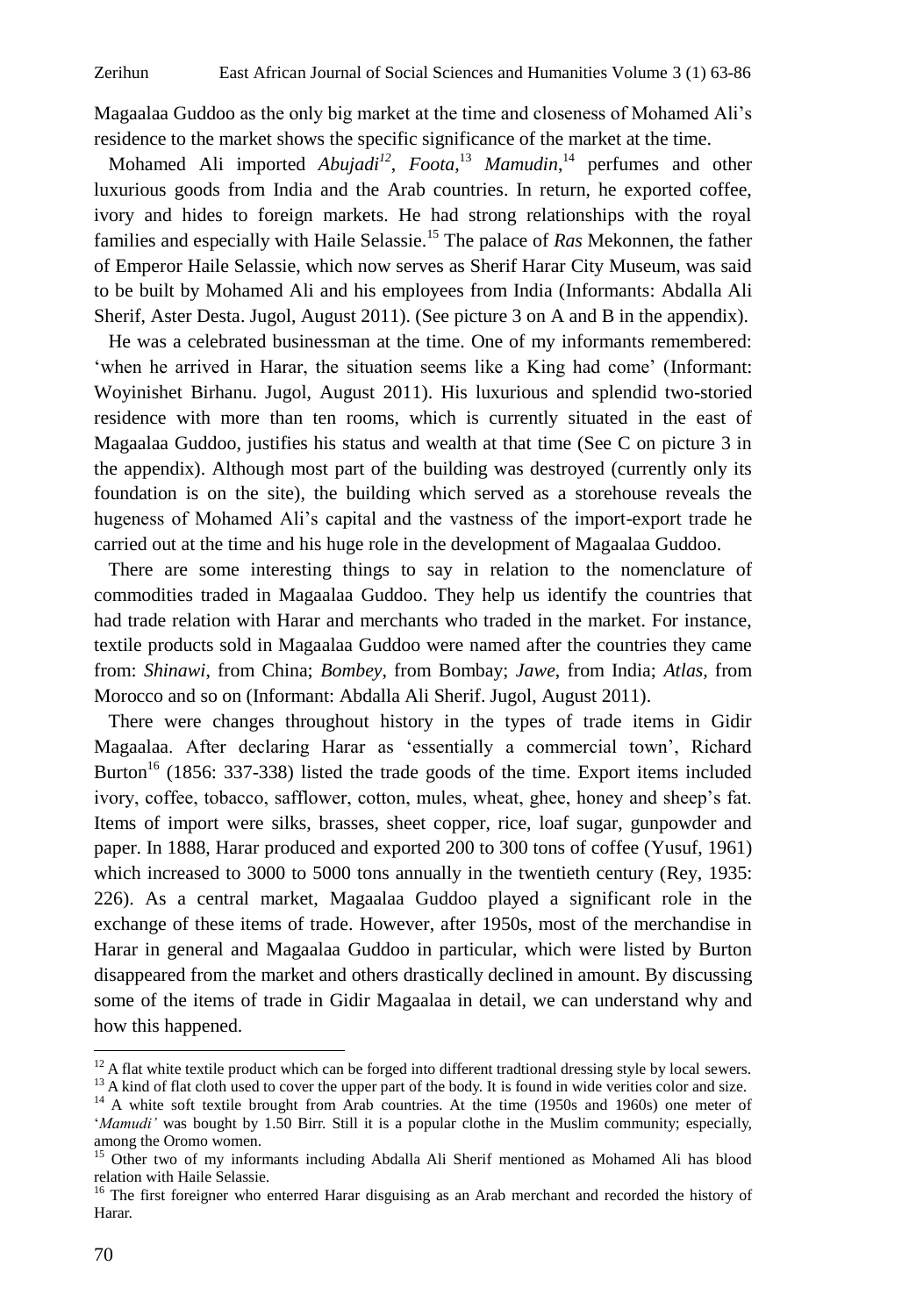$\overline{a}$ 

 As indicated above, coffee was one of the important items together with other cash crops like cotton, safflower and tobacco.<sup>17</sup> Most of these products were coming from the surrounding Oromo and especially the Ala, people who were/are found to the west of Harar. The leading merchants and the governors encouraged the local farmers to produce cash crops. Moreover, Caulk (1977: 381-382) indicated that "Those who hesitated to begin planting grain and coffee were attacked until they agreed to nominate leaders who would be responsible for parcels of virgin land". These forced the local farmers to focus on the production and dissemination of these cash crops. This was because if they do not do that they will be attacked. The objective was to encourage local producers and traders to focus on the production and dissemination of the above cash crops.

 In the twentieth century, although coffee remained the main item of trade in Magaalaa Guddoo, the sales of goods like ivory, tobacco, safflower and cottons considerably declined (Informant: Ibrahim Ahmed. Jugol, August 2011). This was because of the environmental, human and market factors. For instance, in the second half of the twentieth century, tobacco became the main import of Harar city through contraband trades; ivory declined because the number of elephants hunted in the neighbouring localities considerably declined; and cotton plants were gradually replaced by khat. In addition, there was no urge from governors or merchants to plant cotton, safflower or other cash crops like the earlier periods (Informants: Hussein Ahmed, Usmael Hassan. Jugol, August 2011). As a result, cash crops listed by Burton (1856) in the  $19<sup>th</sup>$  century declined and gradually disappeared from Harar and Magaalaa Guddoo market in the 1950s.

 On the other hand, khat emerged as the dominant item of trade in Gidir Magaalaa. It was believed that khat was "first cultivated and used" in the largely Muslim dominated areas of eastern Ethiopia (Abbink, 1992: 89-93). After a time, it has become one of the popular items that has been produced and consumed by the Harari, Oromo, and Amhara, and later by the Gurage (Informant: Hussein Ahmed. Jugol, August 2011). Nevertheless, before the 1950s, there was no evidence showing that Harar exported this item; it was mostly used for domestic consumption.<sup>18</sup> Since the 1950s, however, because of the increasing demand both internally and externally, expansion of the transportation system and shortage of land, khat emerged as a dominant product replacing coffee. After the occupation of Hararghe by Menelik, land was allocated for state officials and soldiers and this created shortage of land. The construction of Djibouti-Dire Dawa railway facilitated the transportation of cash crops in the region. As a result, farmers replaced their farmlands with khat products (Gebissa, 2004). Cochrane and O"Regan (2016: 28-29) also indicated that after 1950s, millions of farmers replaced their land with khat. Since 1990s, khat has

<sup>&</sup>lt;sup>17</sup> In addition to the items discussed here, Abate Alula added legume and hides as export item of Harar. Refer his article, "The Growth and Development of Small and Medium Sized Ketema Settlements in the Harar Highlands", IV, *Congresso International de istudi Ethiopic,* (Roma, 10-15 pril 1972), Roma Academeia Deilincei, 1974, Vol. 1, pp. 727-744.

<sup>&</sup>lt;sup>18</sup> Richard F. Burton mentioned about Khat trade around Zeila during his visit and its popularity in Yemen and parts of the Arab world, but it never related with Harar. Refer Richard F. Burton *et al.*, (1856) pp. 77-79.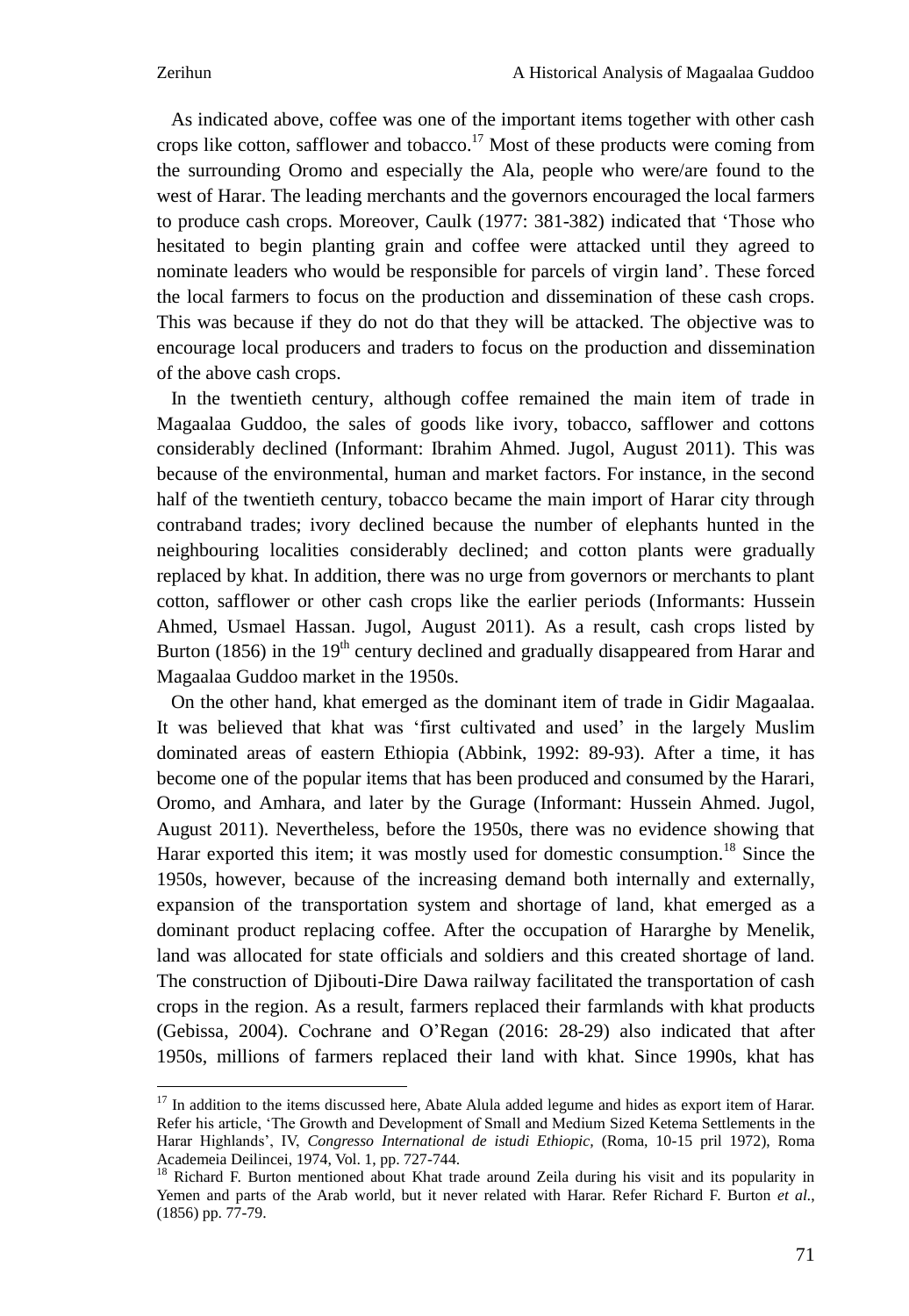become the dominant product in Harar and other parts of Ethiopia due to "market forces, as khat fetched higher profits for farmers.'

 In addition, starting from the 1980s**,** products like glass bead, copper wire, used clothes, beverages, firewood, canned foods, coffee tree leaves,<sup>19</sup> vegetables, various spices, salt, rubber shoes, empty Jerry-cans and plastic bottles have started to overwhelm the market of Gidir Magaalaa (Bosredon, 2004). This signals the dawn of its decline. Presently, the alternative name for Magaalaa Guddoo is "Meat Market" because it is the main item of trade. From the Italian occupation until now, the internal part of the building in the market has been occupied by butcher shops<sup>20</sup> (Informant: Ramadan Idris. Jugol, August 2011). The following table shows some of the products and their prices in the 1950s and 1970s. It is obtained from my informants who used to trade in Gidir Magaalaa market centre.

l

<sup>&</sup>lt;sup>19</sup> A popular drink named '*Ashar'* was made from this. It is mainly popular in Dire Dawa, Harar and Jigjiga.

Although there was no consensus among my informants, some of them explained that slaves were also another important item of trade in Gidir Magaalaa particularly until the coming of Italians.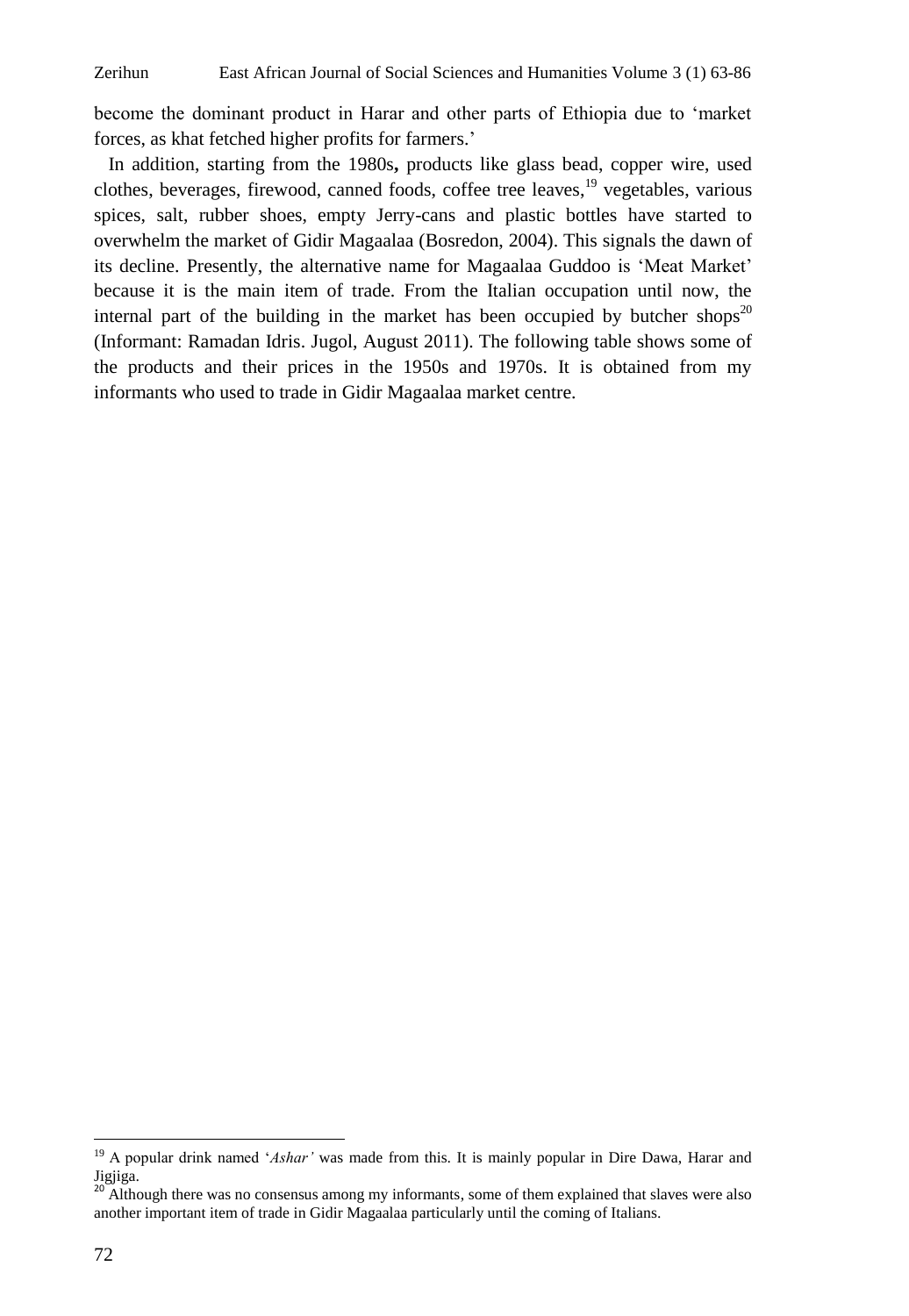|               | Food items    |       |        | Livestock<br>(Medium sized) |                | Textile products |        |             | Cereal products<br>per kg |             |      |             |
|---------------|---------------|-------|--------|-----------------------------|----------------|------------------|--------|-------------|---------------------------|-------------|------|-------------|
| Item          | <b>Butter</b> | Meat  | Oil    | One                         | One            | One Camel        | One    | Abujadi     | One                       | Corn        | Teff | Wheat       |
|               | 1 kilo        | 1kilo | litter | goat                        | O <sub>X</sub> |                  | Gogora | l meter     | Fota                      |             |      |             |
| Prices in the | $2.50$ Birr   | 1.75  | 2.25   | 40 Birr                     | 170            | 200 Birr         | 7 Birr | $0.33$ Birr | 6 Birr                    | $0.30$ Birr | 0.35 | $0.30$ Birr |
| 1950s         |               | Birr  | Birr   |                             | Birr           |                  |        |             |                           |             | Birr |             |
| Prices in the | 3.50 Birr     | 2.50  | 3.00   | 54 Birr                     | 220            | 300 Birr         | 9 Birr | $0.50$ Birr | 9 Birr                    | $0.55$ Birr | 0.60 | $0.90$ Birr |
| 1970s         |               | Birr  | Birr   |                             | Birr           |                  |        |             |                           |             | Birr |             |

Table 1. Some of the goods and their prices in Magaalaa Guddoo in the 1950s and 1970s

Source: Compiled from different informants

\* Although there was no measurement in kilograms at the time in most parts of Magaalaa Guddoo, my informants estimated approximately. For example, cereal products were measured by "*tasa',* a metal which holds equal or little more than one kilogram. Accordingly, one *tasa* of corn was sold by 0.30 Birr and *teff* by 0.35 Birr.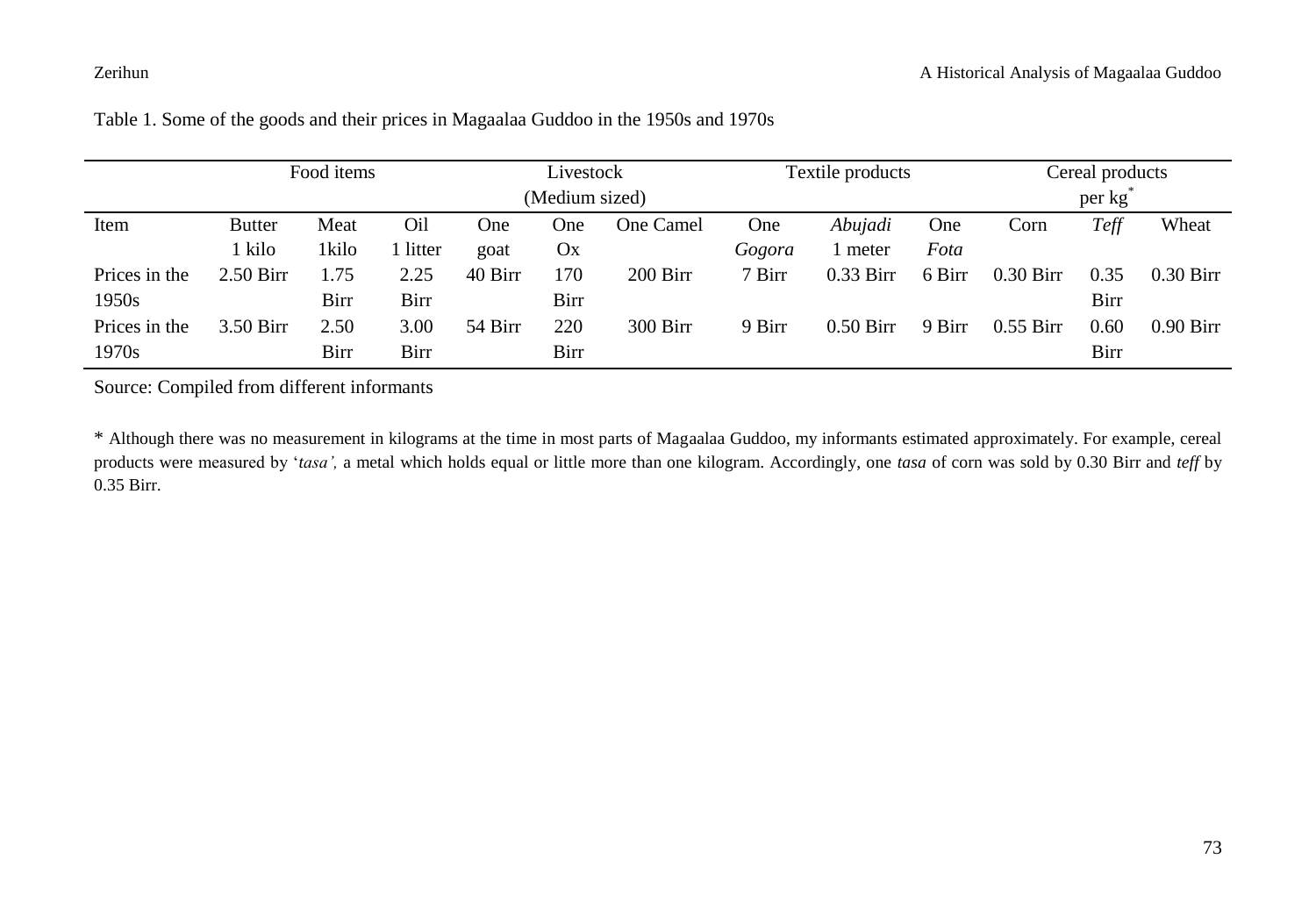As it is seen in Table 1, the prices of almost all the foodstuffs, livestock and cereal products increased by 100% in the 1970s; particularly, the price of wheat increased by 200%. This was due to a strong demand created by the food factories in Dire Dawa and Harar city. Baldet (1970: 51-55) said: "industries of Dire Dawa depended mainly on the raw materials from Hararghe province'. Thus, the flour factories in Dire Dawa and other food factories in Harar needed large amounts of wheat from Harar market, increasing its demand and prices.

 Similarly, the meat processing plant established in Dire Dawa increased its supply of frozen beef to 64.36 kg and corned beef to 479.55 kg in 1977 (Maikälawî Pilan, 1979). Evidently, this could have raised the demand for livestock in the region, consequently mounting their prices. Above all, Hamaresa edible oil and flour factory in Harar, which produced 3.98 thousand tons of flour in 1977, also took most of its inputs from Harar markets (*Ibid*). Moreover, the drought of the 1970s and the rise of oil had significant impact on the overall prices of goods in the market (Marcus, 1994: 181). Generally, the expansion of industry, which led to the rise of demand for raw materials and the 1970s "oil shock", led to the boom in the price of goods in Gidir Magaalaa market. These negatively affected the development of the market.

#### **3.3. Illegal (Unofficial) Trade and the Decline of the Market**

The trade in and around Magaalaa Guddoo was predominantly informal and was neither controlled by the government nor subjected to taxation. At the beginning, illegal trade was difficult in Harar because of its walls. The Emir of Harar collected taxes for both import and export items through his representatives at the five gates of *Jugol* wall<sup>21</sup> (Informant: Ibrahim Abdurahaman. Jugol, August 2011). These representatives were called *Barigoyita,* which literally means the lords of the gates*.* In addition to collecting taxes, through the medium which they call "*Mahlaq',* they had also registered all people and items that trafficked in and out of Harar through the gates of the city (Informant: Abdalla Ali Sherif. Jugol, August 2011). The tax collection system was well organized and there were custom offices and recite issuance. See the recite and stamps used on each of the gates on picture 2 in the appendix.

 However, after the construction of the railway that traversed Dire Dawa, illegal (unofficial) trade, a trade which is not subjected to taxation and beyond the control of the state, became common in Harar. It was after this that the markets of Harar started to be dominated by goods imported through Djibouti, unofficially. My informants call this 'contraband trade' (Informant: Ibrahim Ahmed. Jugol, August  $2011$ ).<sup>22</sup> Others related the increase in illegal trade with the irregular taxation policies in the

 $\overline{\phantom{a}}$ 

<sup>21</sup> Presented in *Harar global capital of peace: Where the old meets the new*, a documentary film produced by Harari National Regional State. Harar: Sine-pix Film Studio, 2001.

 $22$  A research work by Rift Valley Institute also indicated 'from the 1970s to the early 1990s, Dire Dawa's economy was highly dependent on contraband goods coming from Djibouti and Somalia'. According to my informants these trends started in 1950s/60s and have an impact on Harar economy too. Look a paper entitled "Expectations and belonging in Dire Dawa drivers, dynamics and challenges of rural to urban mobility." Submitted to the research and evidence facility. Rift Valley Institute, 2018.p.12.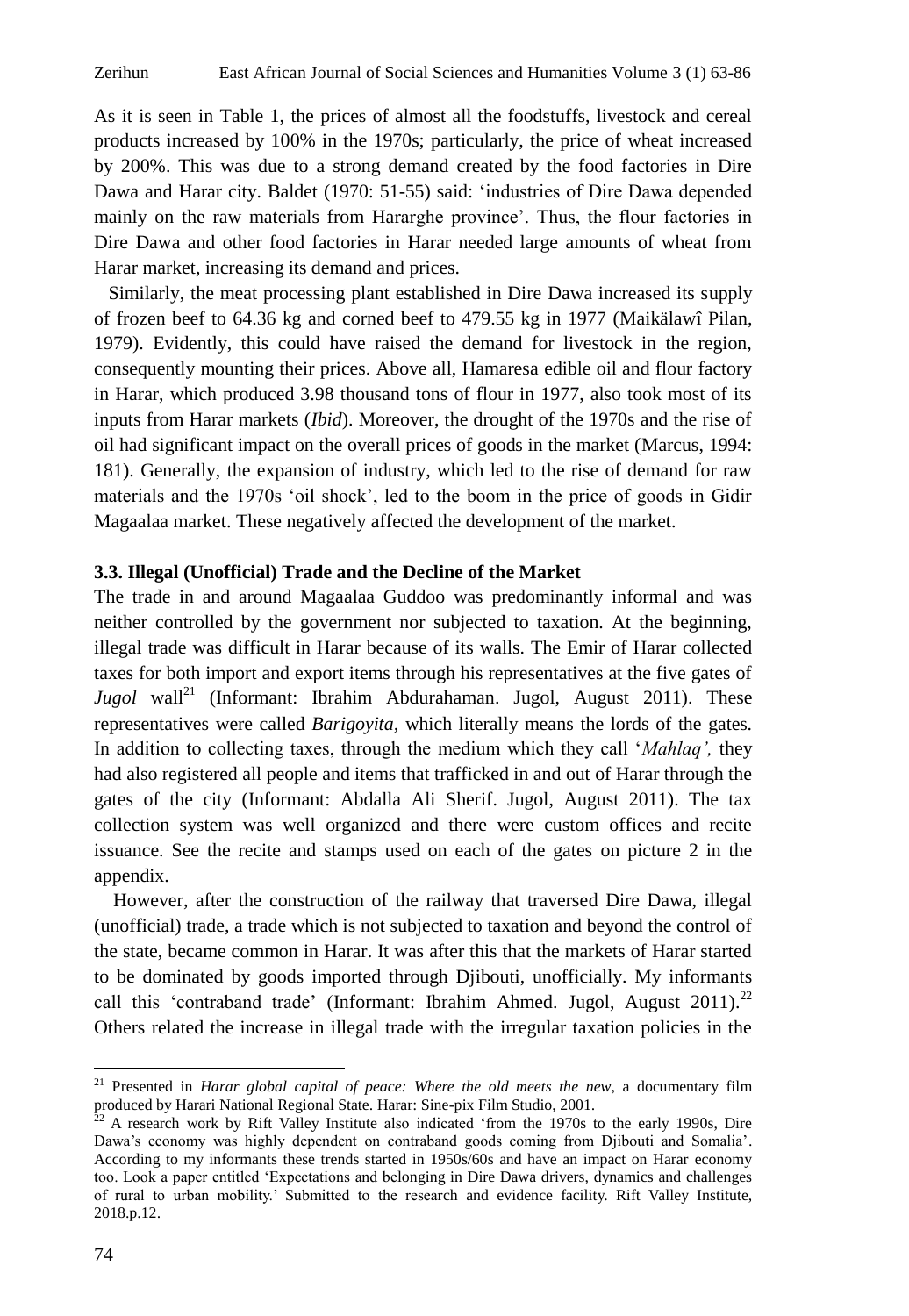l

region. Tax collection in Harar, which reached its peak during Menelik, was abandoned by the Italians during their brief occupation. After returning from exile, Haile Selassie institutionalized and introduced different reforms and started to collect taxes again. It was at this point that some merchants refused to pay taxes and started an organized illegal trade in and around Harar, and this had a significant impact on Magaalaa Guddoo (Informant: Maftu Zekaria. Jugol, August 2011).

 Since the 1950s, illegal trade has become beyond the control of the state. Some of such traders were well organized and equipped with firearms; even there were frequent fight with the soldiers and tax officers around the wall of Harar<sup>23</sup> (Informant: Ibrahim Abdurahaman. Jugol, August 2011). As shown in Table 2, the number of illegal traders in Harar had been on the rise starting from 1987 and reached its peak in 1992. That was because of the political instability and the resultant loose of control in the region.

| Table 2. Number of illegal traders in harar markets in the 1980s and 1990s |  |
|----------------------------------------------------------------------------|--|
|----------------------------------------------------------------------------|--|

| Year            | 1987 | 1988 | 1989 | 1990 | 1991 | 1992 | 1993 | 1994 |
|-----------------|------|------|------|------|------|------|------|------|
| Number of       | 137  | 157  | 813  | 859  | 843  | 999  | 916  | 995  |
| illegal traders |      |      |      |      |      |      |      |      |

Source: Hararï Hizb Bïherawï Kililawï Mängist Yäpilanina Ikonomï Limat Bïro, *Yä Hararï Hizbkilil Statistikal Abstract Mätsihet,* Harar: Bä Hararï Hizb Bïherawï Kililawï Mängist Yäpilanina Ikonomï Limat Bïro, Tahisas 1996 E.C, p. 77.

The "contraband" traders loaded their merchandise like tobacco, "*Shisha'<sup>24</sup>* used clothes, perfumes and electronic equipment from Djibouti. Animals like donkeys and camels were used to ship into Harar market, especially during the nighttime to elude capture by state police. This trade had a significant impact on Magaalaa Guddoo and the economy of the Harar city in general. For instance, new marketplaces outside the wall of *Jugol* emerged at different places. "*Showa Bari*", "*Taiwan'* and recently *'Sijara Tara'* were the prominent ones.<sup>25</sup> These new marketplaces shifted the balance of trade from Magaalaa Guddoo, because the goods in these places were priced lower than the goods in Gidir Magaalaa. This was because most of the trade activities in these new marketplaces (which is outside of the wall and difficult to control) were brought without taxation. In addition, these three new markets were dominated by the Gurage retailers, who bought goods from the contrabandists and resold with low price (Informants: Ramadan Idris, Askale Mekurya. Jugol, August 2011). Most of the time, the Gurage preferred to sell goods at a low price (they get large profit by selling large quantity). As a result, they attracted more customers from Magaalaa Guddoo.

 $2<sup>23</sup>$  My informants are discussing about illegal trade, a trade which is beyond the taxation system of the time as contraband.

 $24$  Wikipedia defines it as the molasses-based tobacco concoction smoked in a hookah.

<sup>&</sup>lt;sup>25</sup> Recently, the import of contraband goods changed from Djibouti to Artishek, Togwachale of Somalia, and Ethiopian Somali.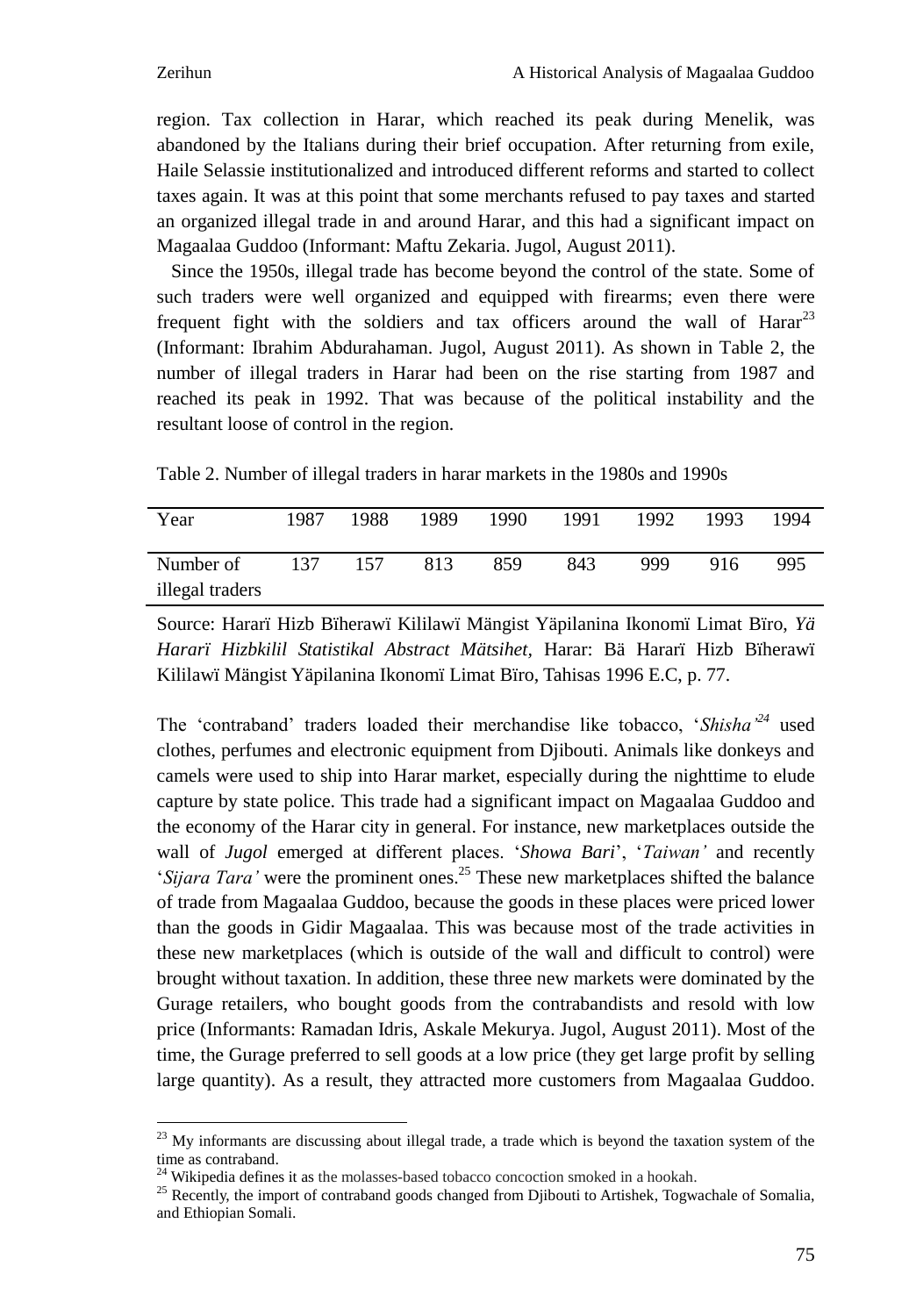Because of this a large number of people started to flow to these new markets and new suburbs emerged around the wall. The expansion of illegal trade not only affected Magaalaa Guddoo traders, the income of Harar from trade also drastically decreased. One recent report indicates that illegal trade still remained the main challenge in Harar city (Ministry of Works and Urban Development, 2006).

 Next to illegal trade, the diminution of the role of Harar in general in the local trade can be mentioned as the cause for the decline of Magaalaa Guddoo market centre. Bosredon (2004: 24) said "Harar"s role in trade had slowly, but surely, started to dwindle". Evidences show that, starting from the military regime, only small traders with low quality and quantity of products traded in the markets of Harar, particularly Magaalaa Guddoo. The merchants, items of trade and capital that circulated in the market declined drastically. Bosredon mentioned two reasons for the decline of commerce in Harar: the emergence of other trade centres, and the loss of independence. On the first point, *Encyclopedia Britannica* (2010) stated that Harar"s 'trading activities, eclipsed by [that] of Dire Dawa [...] in the twentieth century'. Having the advantage of railway, the trade in Dire Dawa became more profitable than that of Harar and attracted more buyers and sellers.

 Nevertheless, evidences show that the association made by Bosredon between the decline of commercial activities in Harar and the loss of its independence was not convincing. It seems that this was generalized by looking at the ostensible realities in Harar since the occupation of Menelik in the 1880s. But sources reveal that the process of unification and the events since then facilitated the trade in the region and increased the strategic importance of Harar in the country. Regarding the trade activities in Ethiopia after the end of the unification process, Zewde (1991: 94) indicated that Shawan"s victory at Embabo in 1882, the decline of Gondar and Matamma after the conflict with Mahdist, the shift of focus to south, and the establishment of Addis Ababa as a centre had the "effect of giving the eastward route, terminating at Zeila or Berbera on the Somali coast, precedence over the north-bound route'. Harar is the main destination and crossroad for the trade in the 'eastward' and particularly for the traders from Zeila or Berbera because of its geographical location. Thus, the occupation of Menelik, which, according to Bosredon, was the "loss of independence", cannot be mentioned as a cause for the decline of trade in the city. Rather, it increased the strategic importance of Harar for trade in the newly unified state of Ethiopia.

 In addition, the establishment of other marketplaces at different locations surrounding Harar is a more plausible reason for the decline of trade in Harar and the role of Magaalaa Guddoo. For instance, Haramaya, Beddenno, Beddeesa, Gelemsoo, Chelenqoo, Kersa and others previously did not have their own marketplaces and used the only market in the region, Magaalaa Guddoo. Since the 1950s, most of these places have established their own market centres and became self-sufficient to some extent. After this, people in those areas began to come to Harar only in search of high-quality goods (Informant: Ramadan Idris. Jugol, August 2011; Look also Bosredon, 2004).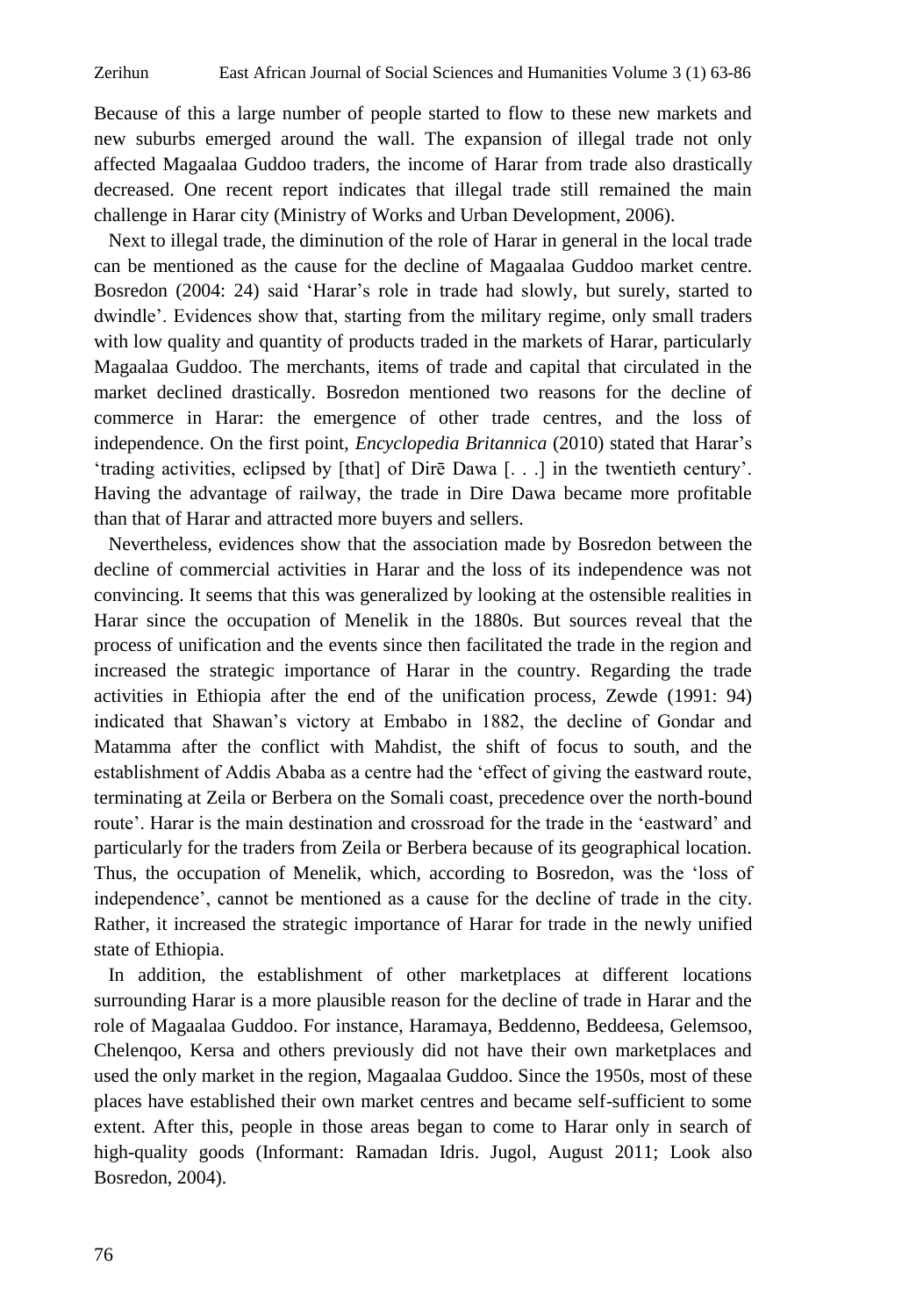The last but not the least is the role of the Italians. Although Italy reconstructed the market and tried to modernize, it also took some measures which negatively affected the market. First, as indicated above, Italy expelled foreign merchants that played a significant role in the development of the market. In addition, in an effort to redirect the trade through Italy, they introduced "complicated maze of permits" which affected "the whole business community" in Ethiopia, including traders in Magaalaa Guddoo. (Harre, 2015: 291).

 Generally, Magaalaa Guddoo had a tremendous economic and social significance for the city of Harar, its community and for the whole region in general. Besides providing the people of the city with different goods and foodstuffs, the market played important role in the "social life of the people". The trade in the market increased the income of the farmers and at the same time promoted settlement (Abate, 1974: 727-744). Gidir Magaalaa, not only hosted all kinds of goods, but it was also a meeting place for the Somali, Oromo, Argobba, Afar, Harari, Amhara and Gurage people. A documentary film produced by Harari National Regional State presents this case as follow:

The unique nature of [Gidir] magala [was] the existence of different tribes with their unique cultural dressings, and as a result, the Europeans named it the colourful market. It [was] colourful mainly because the market serve[d] different nations and nationalities with their cultural commodities.<sup>26</sup>

 Above all, the decline of Magaalaa Guddoo played important role in fostering the role of women in commerce. The decline of the market and the expansion of small traders boosted the role of women. For instance, regarding the trade in Gidir Magaalaa and the role played by women, Bosredon (2004: 28-34) used the expression: the "Harari Saleswomen". The trade of khat*,* which he called the "women"s world", was dominated by women. Moreover, he talked about "women coffee vendors" who were found at the centre of the market. Gibb (1996: 101) also referred to the women khat traders in Gidir Magaalaa as "regular market ladies". Silimarly, Hecht (1987: 17) indicated that this is a great achievement in a society where women's social and economic security depended only on marriage and 'women were not entitled to learn or to practice trade [and] make a living'! Thus, Gidir Magaalaa also increased the role of women in the economy and their status in the society.

## **4. Conclusion**

The process of the foundation of Gidir Magaalaa (Magaalaa Guddoo) market centre proved the theory of Cantillon (2010: 31). According to him, "Entrepreneurs [Ali Hamdon, in the case of Magaalaa Guddoo] establish markets in centrally located villages provide the necessary conditions under which prices are established between supply and demand". After its establishment, Magaalaa Guddoo served as the heartbeat of Harar city and the destination of the long-distance traders from Zeila, Berbera and Djibouti, and the meeting place of the Oromo, Amhara, Somali, Gurage

 $\overline{a}$ <sup>26</sup> Presented in *Harar Global Capital of peace: where the Old Meets the New*, a documentary film produced by Harari National Regional State. Harar: Sine-pix Film Studio, 2001.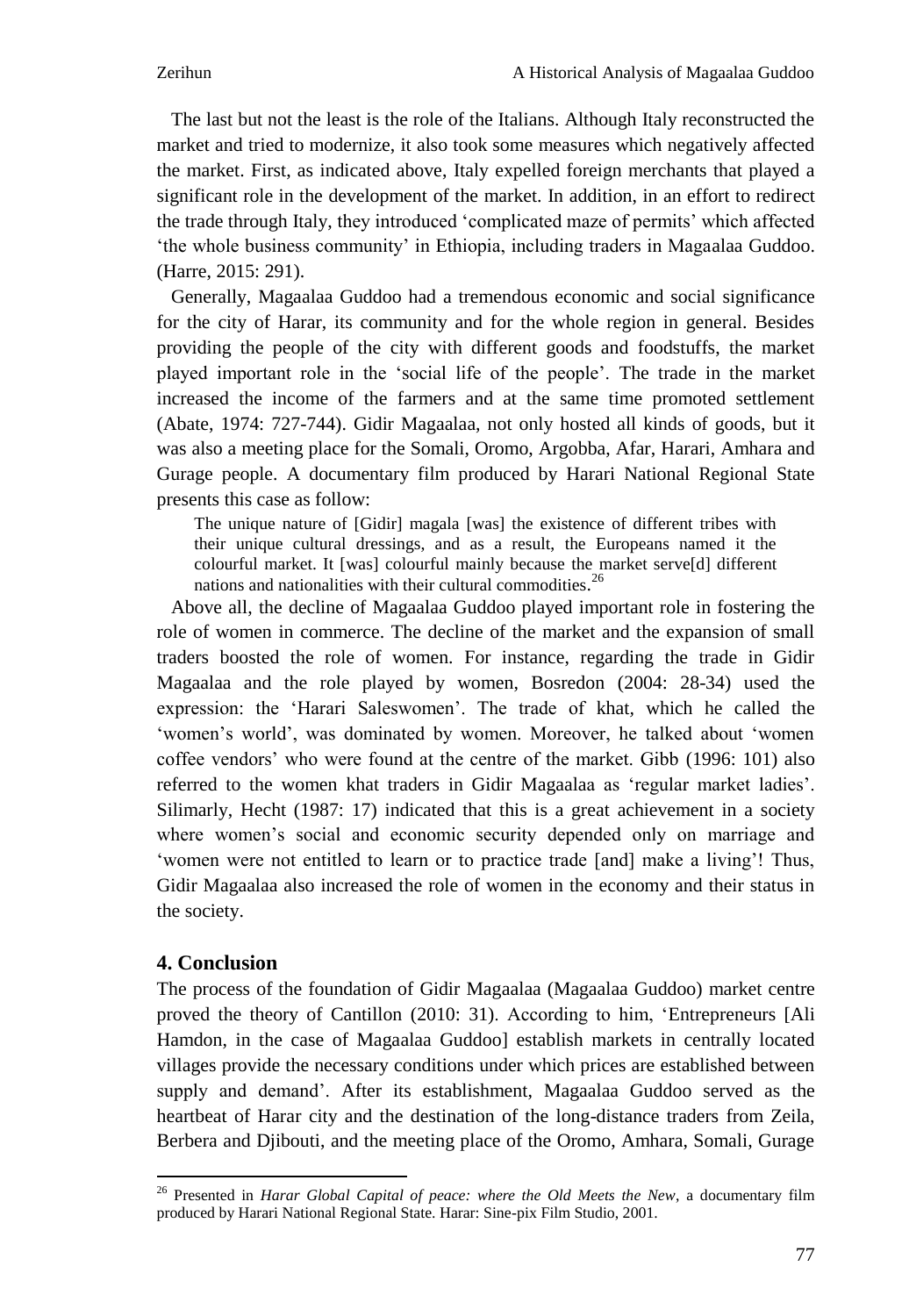and others. It was the oldest and the biggest market centre in the region. The only market which may compete with it in terms of age was *'Faras Magaalaa'*, a market that a French poet Arthur Rimbeau, who lived in Harar between 1881 and 1891, took its picture. *Faras Magaalaa*<sup>27</sup> was a place where horses were bought and sold.<sup>28</sup> Written evidence as well show the historicity of both *Gidir* and *Faras Magaalaa* ("Harar integrated development plan project, Report 2006). But, the former was more famous and bigger in terms of the items of trade and merchants it brought together.

 The history of Magaalaa Guddoo shows the strong relationship between the royal family and the leading merchants. For instance, the tie between Emperor Haile Selassie and Mohamed Ali was evident at the time. The monarch provided the merchants with suitable conditions for trade; in return, they paid taxes and supported the existing system (Informants: Ibrahim Ahmed, Aster Dasta. Jugol, August 2011). However, during the *Derg regime*, the relation between the government and the merchants, especially foreigners, were not good. They were expelled from Harar and Ethiopia and their properties were nationalized by the government (Bosredon, 2004). This had a negative impact on the development of Magaalaa Guddoo.

 Moreover, this study revealed the relationship between market centres, the availability of items of trade, and the strategic value of locations. The people and the land surrounding Harar provided the city"s residents with agricultural and livestock products, which played a significant role in the expansion of commerce in Magaalaa Guddoo market centre. Thus, the rich market of Harar was not without the fertility and prosperity of the surrounding areas, particularly Oromiya. Strategically, Magaalaa Guddoo was found in the centre of Harar. In addition to pulling together the roads from the five gates of the *Jugol* wall, Gidir Magaalaa was situated at an intersection between quarters of Harar city. Moreover, it was found only 219 miles or 352 km from Zeila and Berbera ports. This facilitated foreign trade and export of goods from the market, increasing the demand for goods.

 Finally, the change in the policies of government and the types of commodities had its own impact on the development of Magaalaa Guddoo market centre. The irregular taxation policies together with the construction of Dire Dawa railroad facilitated the illegal trade and the decline of the market. Exposure to foreign goods through contraband trade fundamentally changed the goods in the market from ivory, coffee, safflower, woven cottons, wheat, ghee, honey, and sheep"s fat to relatively unprofitable, less significant and unsustainable items like glass bead, copper wire, used clothes, "*shisha',* beverages, canned foods, coffee tree leaves, plastic shoes, empty jerry-cans, tobaccos and bottles. Currently, Gidir Magaalaa is reduced to a market where one can only find meat, staples and household equipment.<sup>29</sup>

 $\overline{a}$ 

 $^{27}$  Faras Magaalaa is a market found near Magaalaa Guddoo. It is known for its trade in horse at the time.

<sup>28</sup> *Harar global capital of peace: where the old meets the new*, film produced by Harari National Regional State. Harar: Sine-pix Film Studio, 2001.

 $29$  It was evident that some of the market centers in Harar city are disappearing. For instance, the market around *Bedroberi* is already nonexistent at present. May be the fate of Magaalaa Guddoo is the same if the concerned bodies are not in a position to take necessary measures.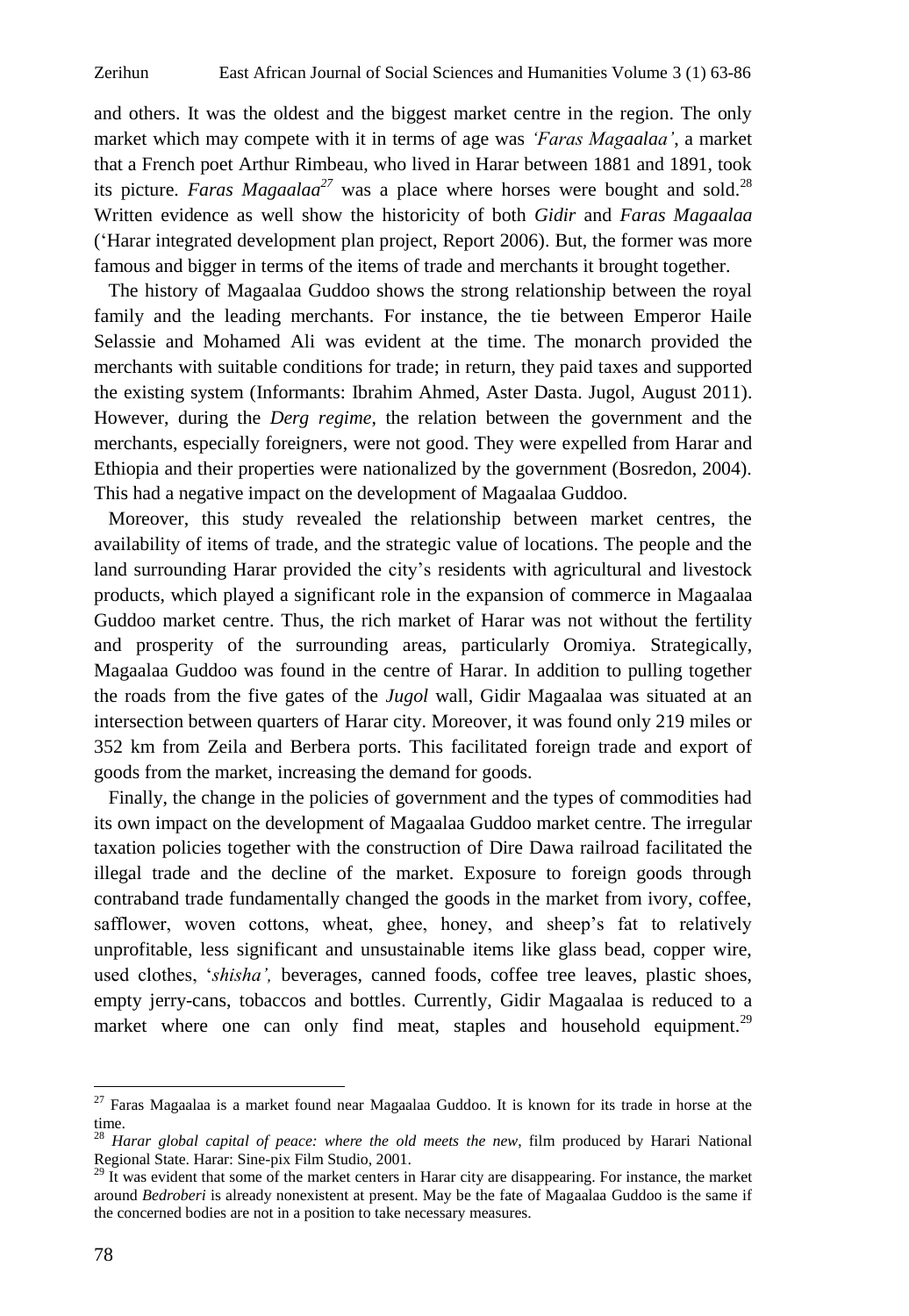Nevertheless, Harar in general remained an important commercial centre and a major source of coffee and khat, although not famous as the previous times*.*

## **5. Acknowledgements**

The researcher wants to thank Ato Abdalla Ali Sherif, owner and administrator of Sherif Harar City Museum. He, not only provided me with valuable information, but also allowed me to use all resources in his museum. In addition, the researcher wants to extend his gratitude to Museum of Arthur Rimbeau, Harari Municipality, Haramaya University and Libraries in Harar city, and all informants who participated in this study particularly *Ato* Maftu Zekaria.

## **6. References**

- Abate, Alula. 1974. The growth and development of small and medium sized ketema settlements in the Harar highlands. IV *Congresso International de istudi Ethiopic.* Roma, 10-15 April 1972, Roma Academeia Deilincei, Vol. 1.
- Abbink, Jhon. 1992. Ch"at in popular culture: A "prayer" from Harar. *Sociology Ethnology Bulletin*, 1 (2): 89-93.
- Abir, Mordach. 1980. *Ethiopia and the Red Sea*. London: Frank Cass and Company Limited.
- Abubaker, Abdulmalik. 2013. Trade for peace not for conflict: Harari experience. *Law, Social Justice and Global Development Journal (LGD),* 1*.*
- Baldet, Henri. 1970. Urban study of Dire Dawa. Unpublished BA thesis, Addis Ababa University.
- Bekele, Shiferaw. 1982. The railway trade and politics: A historical survey (1896- 1935). MA Thesis: Addis Ababa University.
- Bekele, Shiferaw. 1995. *An economic history of modern Ethiopia* (Ed.). Senegal: CODESRIA.
- Bosredon, Pauline. 2004. Harar, its life history in trade. In Revault, P. and Santelli, S. (Ed.), A Muslim city of Ethiopia: Harar. Paris: Maisonne Uve et Larose (pp. 28-32).
- Burton, F. R. 1856. *First footsteps in East Africa*. London: Longman, Brown Green, and Longman.
- Cantillon, Richard. 2010. *Essai sur la nature du commerce en général chantal Saucier*. Chantal Saucier, Trans, Mark Thornton Ed. Alabama: the Ludwig von Mises Institute.
- Caulk, R. A. 1977. Harär town and its neighbours in the nineteenth century. *The Journal of African History*, 18 (3): 369-386.
- Cochrane, Logan and O"Regan, Davin. 2016. Legal harvest and illegal trade: Trends, challenges, and options in khat production in Ethiopia. *International Journal of Drug Policy,* 30: 27–34.
- Gebissa, Ezekiel. 2004. *Leaf of Allah: Khat and agricultural transformation in Harerge, Ethiopia, 1875-1991.* Ohio University Press, James Currey, Btec, and Addis Ababa University Press.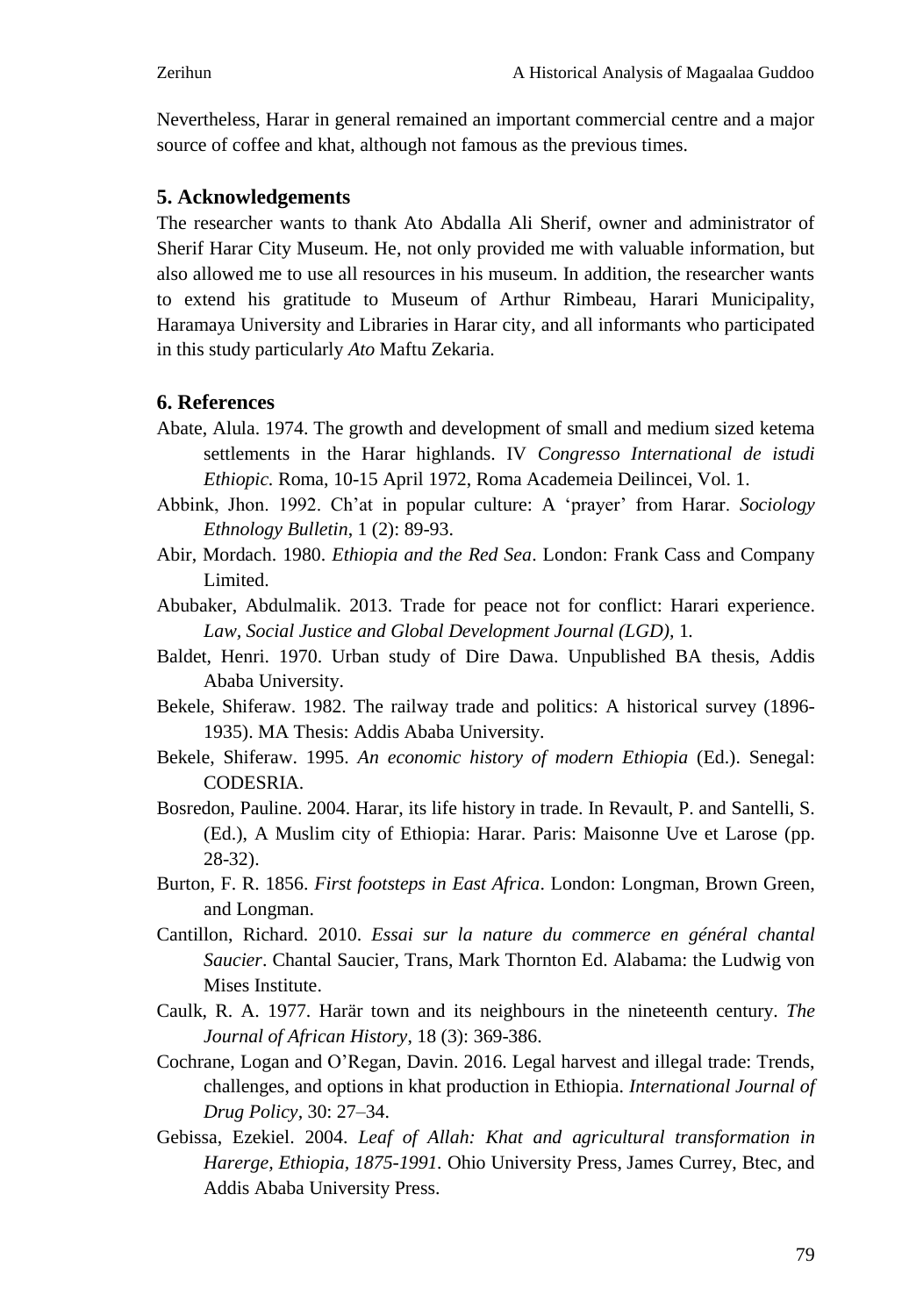- Gibb, C. T. 1996. In the city of saints: Religion, politics and gender in Harar, Ethiopia. Thesis, University of Oxford.
- Gilbert, Nigel (Ed.). 2001. Accessing hidden and hard-to-reach populations: Snowball research strategies, *social research UPDATE.* Published by Department of Sociology, University of Surrey Guildford GU2 5XH United Kingdom*,* 1360-7898.
- Habtesellassie, S. 1972. *Ancient and medieval Ethiopian history to 1270*. Addis Ababa: Haile Selassie I University.
- Hararï Hizb Bïherawï Kililawï Mängist Yäpilanina Ikonomï Limat Bïro. 1996 E.C. *Yä Hararï Hizb kilil Statistikal Abstract Mätsihet.* Harar.
- Harari National Regional State. 2001. Harar global capital of peace: where the old meets the new. Film produced by Harari National Regional State: Sine-pix Film Studio.
- Harre, D. 2015. The Indian firm G. M. Mohamedally & Co in Ethiopia (1886-1937). *Annales d'Éthiopie*: 285-311.
- Hassan, M. 1973. The relation between Harar and the surrounding Oromo between 1880-1887. B A Thesis: Addis Ababa University.
- Hecht, E. D. 1987. Harar and Lamu-a comparison of two East African Muslim societies. *Transafrican Journal of History*, 16 (1): 1-23.
- *Kä Misiraq Afrika Bäzurya Ginb Yätataräch Bîchagna Tintawi Katama.* 1999 E.C. Harar: Harar Publishing Press.
- Maikälawî Pilan Biherawî Komite Tsihfet-bet. 1979. *Yä-misraq Ityophya Yä-plan Qaṯana, Bäkatamana Bäwarada Gäṯaru-Kifil Yätadärägä Täfaṯiroawi, Ikonomiawi, Mahibarawi ṯinat Maṯäqaläya 1977.*
- Marcus, G. Harold. 1994. *A History of Ethiopia.* Berkeley: University of California Press. (http://ark.cdlib.org/ark:/13030/ft109nb00g/). (Accesed May 28, 2011.
- Ministry of Works and Urban Development. 2006. *Harar integrated development plan project, report on the analysis and strategies (partial)*. Federal Urban Planning Institute. Harar, June 20, 2006.
- Osei, G. K. 1966. *African contribution to civilizations*. Baltimore: Inprint Editions.
- Pankhurst, Richard. 1961*. An introduction to the economic history of Ethiopia.*  London: Lalibela House.
- Regeneration of the Magaalaa Guddoo area in *Jugol*: A discussion document part II, (Thursday, 09 December 2010).
- Rey, C. F. 1935. *The real Abyssinia.* London: Seeley Service and Co Limited.
- Sidney, Waldron. 1984. The political economy of Harari-Oromo relation 1559-1874. *North East African Studies,* 6: 23-39.
- Woods, M. and Woods, B. 2009. *Seven wonders of Ancient Africa.* Minneapolis, USA: Twenty-First Century Books Inc.
- Yähizbi Adarajajät Bahilina Mahibärawi Guday Bïro Matsihet. 2008. *Kä Andshi Amat Idmae Bälay Yasqotäraciw Tintawit Harar*. *Abej Vol. 2.*
- Yusuf, Ahmed. 1961. An inquiry into some aspects of the economy of Harar and the records of the household economy of the Emir of Harar (1825-1875)'. *Ethnological Society Bulletin*, 10: 7-62.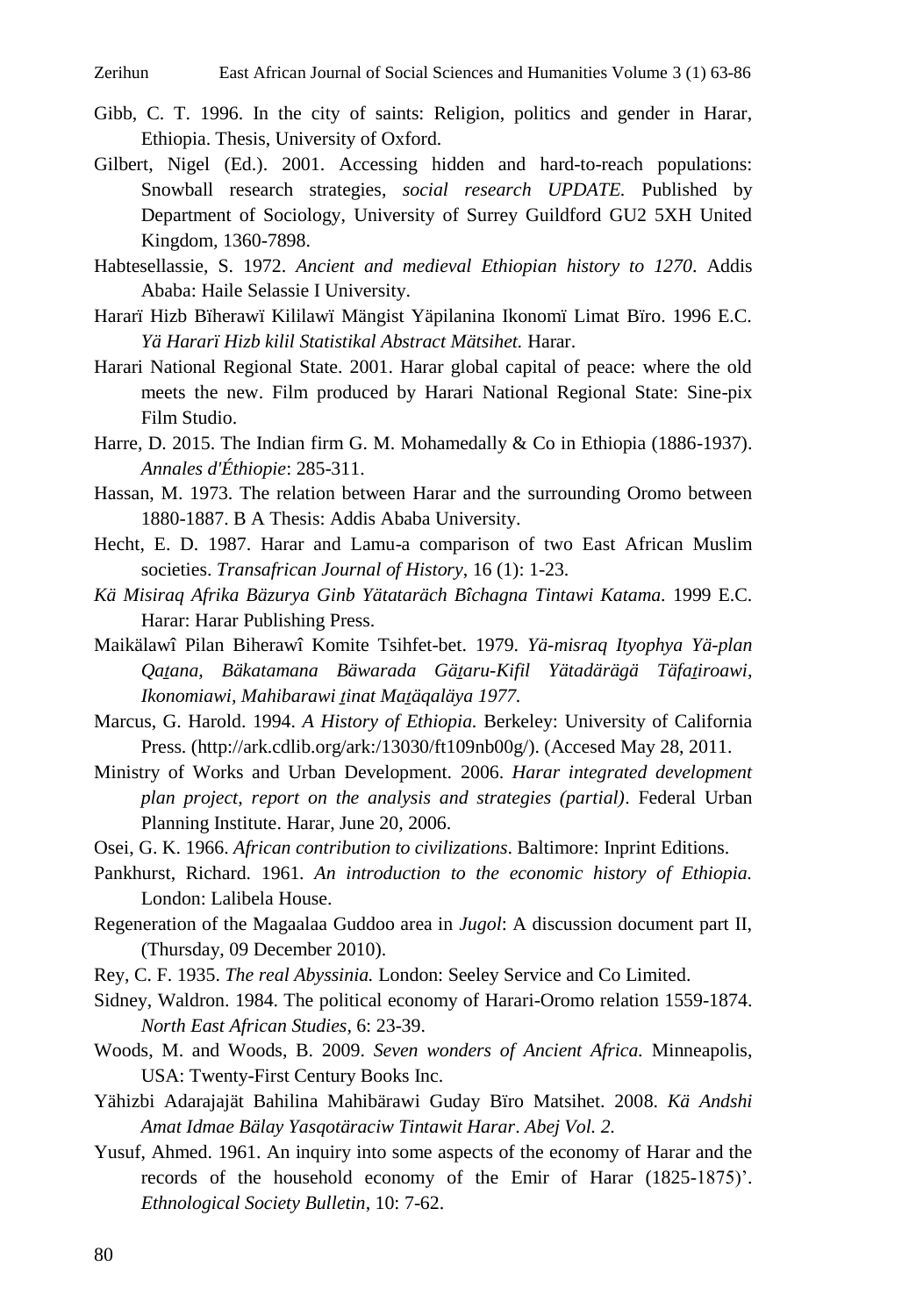- Zekaria, Ahmed. 1991. Harari coins: A preliminary survey. *Journal of Ethiopian Studies,* 24: 23-45. Addis Ababa University: Institute of Ethiopian Studies.
- Zeleza, Tiyambe. 1993. A modern economic history of Africa: The nineteenth century. Volume 1, Kenya, Nairobi: East African Educational Publisher Ltd.

# **7. Appendices**

### **List of informants**

| No. | Name                                | Age            | Date and place of<br>interview | Remark                                                                                                                                                                             |
|-----|-------------------------------------|----------------|--------------------------------|------------------------------------------------------------------------------------------------------------------------------------------------------------------------------------|
| 1.  | Abdalla Ali<br>Sherif (Ato)         | $\blacksquare$ | 01/01/2012, Harar              | and administrator<br>Owner<br>of<br>Sherif Harar<br>City Museum.<br>valuable<br>Provided me<br>with<br>information<br>regarding<br>the<br>market during and after the<br>Italians. |
| 2.  | Abdulahi<br>Mohamed<br>Sherif (Ato) | 65             | 13/12/2011, Harar              | Shop owner in Harar city. He<br>gave information on the foreign<br>merchants in the market.                                                                                        |
| 3.  | Abdulaziz<br>Saliha (Ato)           | 68             | 16/12/2011, Harar              | A trader in the market of<br>Guddoo.<br>Magaalaa<br>Provided<br>information on the origin of the<br>market.                                                                        |
| 4.  | Abdusabour<br>Ahmed (Ato)           | 72             | 11/12/2011, Harar              | He is a tour guide in Sherif<br>Harar City Museum. He<br><i>is</i><br>regarding<br>resourceful<br>the<br>merchants and items of trade in<br>the market.                            |
| 5.  | Adam Ali<br>Sherif (Ato)            | 54             | 9/12/2011, Harar.              | He is a worker in Sherif Harar<br>City Museum. His information<br>on the Gurage merchants in<br>Gidir Magaalaa was important.                                                      |
| 6.  | Ali Abane<br>(Ato)                  | 71             | 11/12/2011, Harar              | Shop owner in Harar. He is<br>resourceful on the merchants,<br>items of trade, and decline of<br>the market.                                                                       |
| 7.  | Askale<br>Mekurya<br>(Wayzaro)      | 73             | 12/12/2011, Harar              | different<br>Trades<br>items<br>like<br>potato, onion, tomato and other<br>vegetables.<br>She<br>offered<br>information<br>about<br>merchants                                      |

Zewde, Bahru. 1991. *A history of modern Ethiopia 1855-199* (2<sup>nd</sup> ed.). Addis Ababa: Addis Ababa University Press.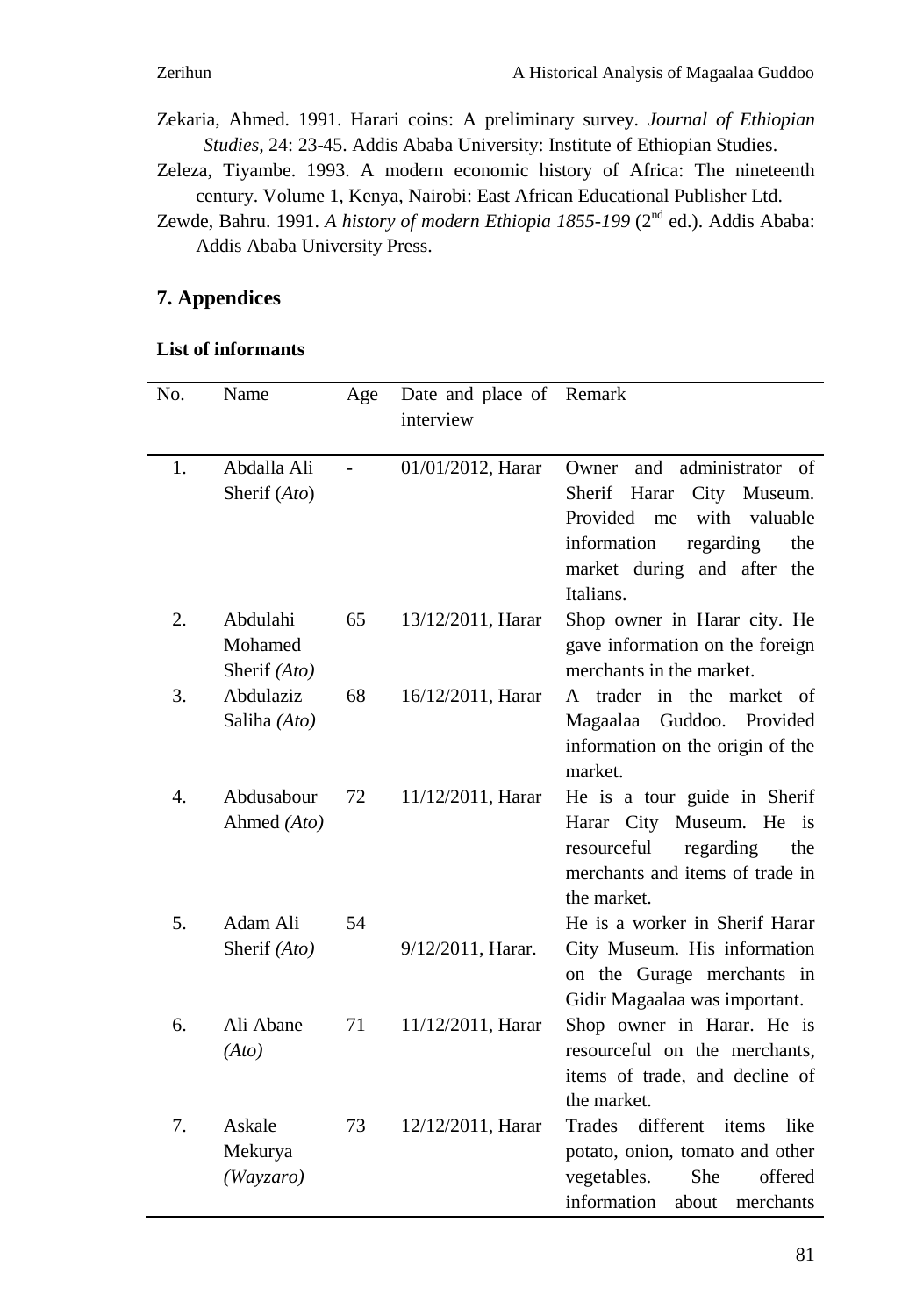|     |                      |    |                   | like Gurage.                                    |
|-----|----------------------|----|-------------------|-------------------------------------------------|
| 8.  | <b>Aster Dasta</b>   | 57 | 11/12/2011, Harar | Resides<br>in<br>the<br>house<br>of             |
|     | (Wayzaro)            |    |                   | Mohamed Ali in Harar and her                    |
|     |                      |    |                   | family has direct contact with                  |
|     |                      |    |                   | him.                                            |
| 9.  | Fatiya               | 61 | 9/12/2011, Harar  | Small trader around the market;                 |
|     | Ahmed                |    |                   | information on the means of                     |
|     | (Wayzaro)            |    |                   | transportation was from here.                   |
| 10. | Fatuma Yusuf         | 67 | 8/12/2011,        | Small trader in the market of                   |
|     | (Wayzaro)            |    | Harar             | Magaalaa Guddoo since the Derg<br>regime.       |
| 11. | Genet Mengiste       | 71 | 14/12/2011,       | Sells different spices in the                   |
|     | (Wayzaro)            |    | Harar             | market since the Derg regime.                   |
| 12. | Hussein Ahmed        | 74 | 16/12/2011,       | A farmer who lived around Harar                 |
|     | (Ato)                |    | Harar             | and engaged in Khat trade.                      |
| 13. | Haji Ahmed           | 78 | 11/12/2011,       | A shop owner and trader in                      |
|     | (Ato)                |    | Harar             | Harar.                                          |
| 14. | Haji Yusuf           | 85 | 13/12/2011,       | A pensioner who lives around                    |
|     | Ahmed (Sheik)        |    | Harar             | Magaalaa Guddoo.                                |
| 15. | Idris Said (Ato)     | 64 | 16/12/2011,       | A shop guard in the market who                  |
|     |                      |    | Harar             | offered information about the                   |
|     |                      |    |                   | merchants.                                      |
| 16. | <b>Ibrahim Ahmed</b> | 80 | 11/12/2011,       | Meat trader in Gidir Magaalaa.                  |
|     | (Ato)                |    | Harar             | He gave valuable information;                   |
|     |                      |    |                   | especially,<br>regarding<br>the                 |
|     |                      |    |                   | buildings.                                      |
| 17. | Ibrahim              | 62 | 15/12/2011,       | Now working in the<br>Harari                    |
|     | Abdurahaman          |    | Harar             | People Regional State Culture                   |
|     | (Ato)                |    |                   | Heritage and Tourism Bureau.                    |
|     |                      |    |                   | He is a resourceful informant on                |
|     |                      |    |                   | origin,<br>expansion<br>the<br>and              |
|     | Jemal Abdulahi       | 60 | 15/12/2011,       | contraband trade.<br>teacher<br>A<br>who        |
| 18. | (Ato)                |    | Harar             | provided<br>information<br>the<br>Italian<br>on |
|     |                      |    |                   | building.                                       |
| 19. | Maftu Zekaria        | 42 | 16/12/2011,       | Published many books on Harari                  |
|     | (Ato)                |    | Harar             | people's history, culture<br>and                |
|     |                      |    |                   | heritage. Now, he also works in                 |
|     |                      |    |                   | Harari People Regional State                    |
|     |                      |    |                   | Culture Heritage and Tourism                    |
|     |                      |    |                   | Gave<br>Bureau.<br>valuable                     |
|     |                      |    |                   | information on the building and                 |
|     |                      |    |                   | contraband trade.                               |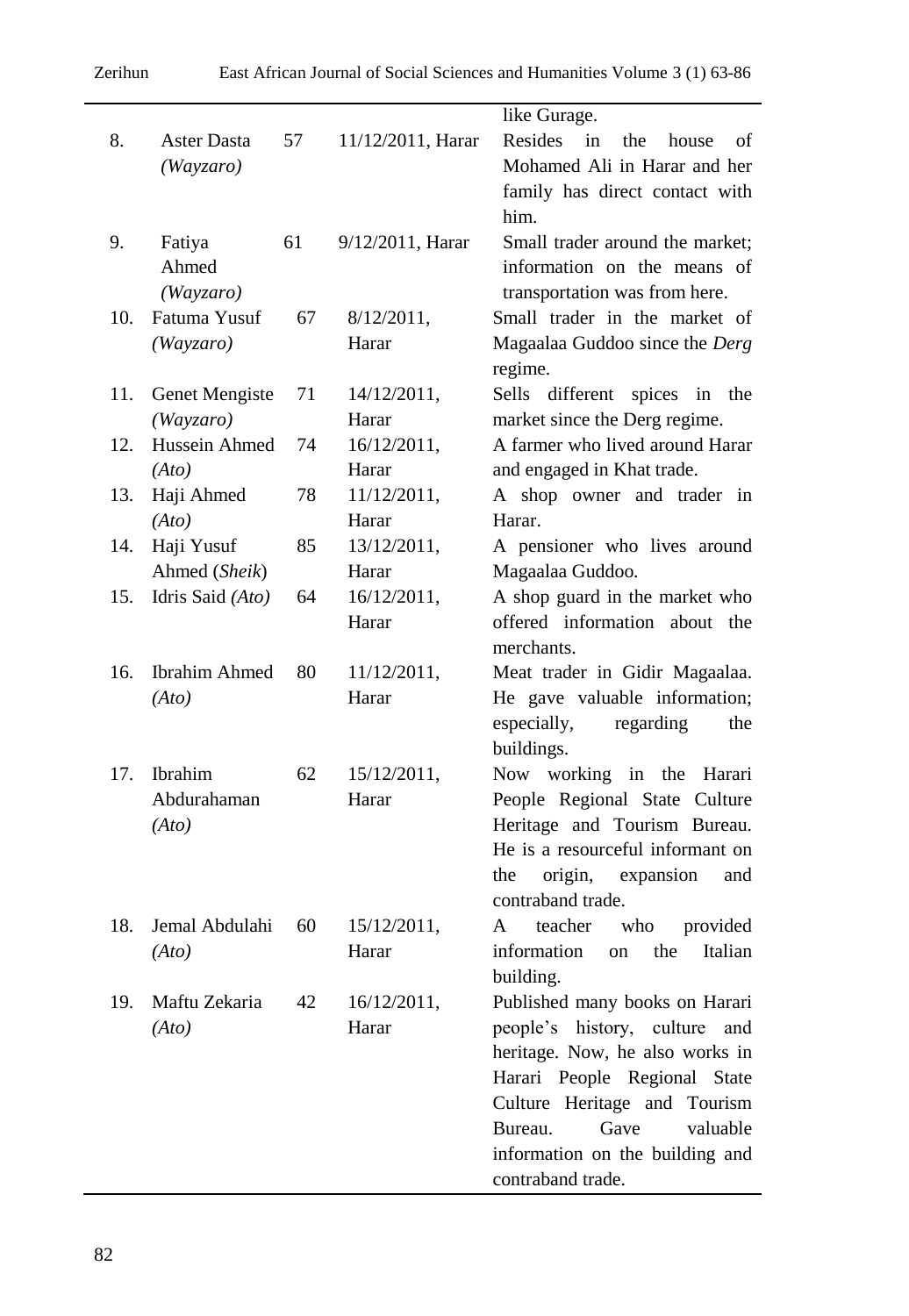| 20. | Ramadan Idris | 75 | $11/12/2011$ , | A teacher in Harar.<br><b>Gave</b> |
|-----|---------------|----|----------------|------------------------------------|
|     | (Ato)         |    | Harar          | information on the Italians'       |
|     |               |    |                | reforms in the market and the      |
|     |               |    |                | decline of the market.             |
|     | Usmael Hassan | 85 | 14/12/2011,    | A guard who lived in the inner     |
|     | (Ato)         |    | Harar          | part of Magaalaa Guddoo for        |
|     |               |    |                | more than 50 years. Gave           |
|     |               |    |                | information on the contraband      |
|     |               |    |                | and decline of the market.         |
| 22. | Woyinishet    | 63 | 13/12/2011,    | Now lives around the house of      |
|     | Birhanu       |    | Harar          | Mohamed Ali. She has<br>seen       |
|     | (Wayzaro)     |    |                | Mohamed Ali.                       |

Picture 1: Map of the walled city of Hara (Jugol) and its gates marching to Gidir Magaalaa (B) at the centre.



Source: Taken from a DVD "Harar Global Capital of Peace: where the old meets the new. 2001. Film produced by Harari National Regional State. Harar: Sine-pix Film Studio.

Source: Taken from a discussion document "The Regeneration of the Magaalaa Guddoo area in Jugol" (Part II), Thursday 09, December 2010), p. 5.

Key to the map:

- *A. Faras Magaalaa*
- *B. Magaalaa Guddoo*
- 1. *Asmadin Bari (Shewa Bari, Din Bari)*
- 2. *Badro Bari (Alim Bari, Jihad Bari, Kara Badwa)*
- 3. *Suqutat Bari (Babul Salam, Sanga Bari)*
- 4. *Argob Bari (Id Bari, Kara Erer)*
- 5. *Assum Bari (Masjid Bari, Zayla Bari, Falana Bari)*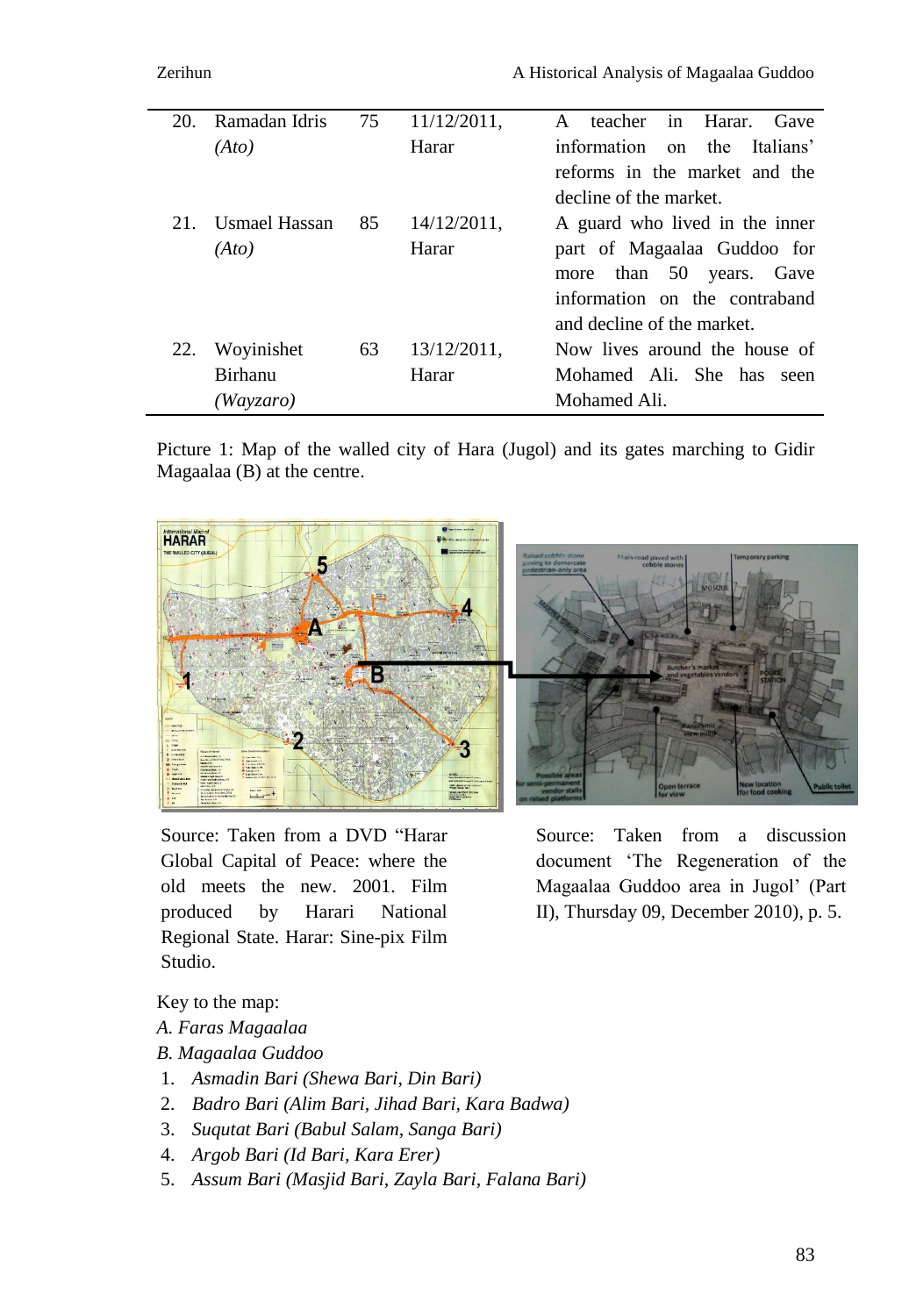Zerihun East African Journal of Social Sciences and Humanities Volume 3 (1) 63-86

Picture 2: The recite and stamps used to collect taxes on the gates of Jugol in 19th and twentieth century.



Source: Obtained from Sherif Harar City Museum

Key:

1= Recite used in 1920s to collect taxes from goods traded in Harar.

2= Stamps used to collect taxes from items came through the gate of *Sanga Bari* or *Suqutat Bari.* 

3= Stamps used to collect taxes from the items which interred Harar through the gate of *Erer Bari* or *Argob Bari.*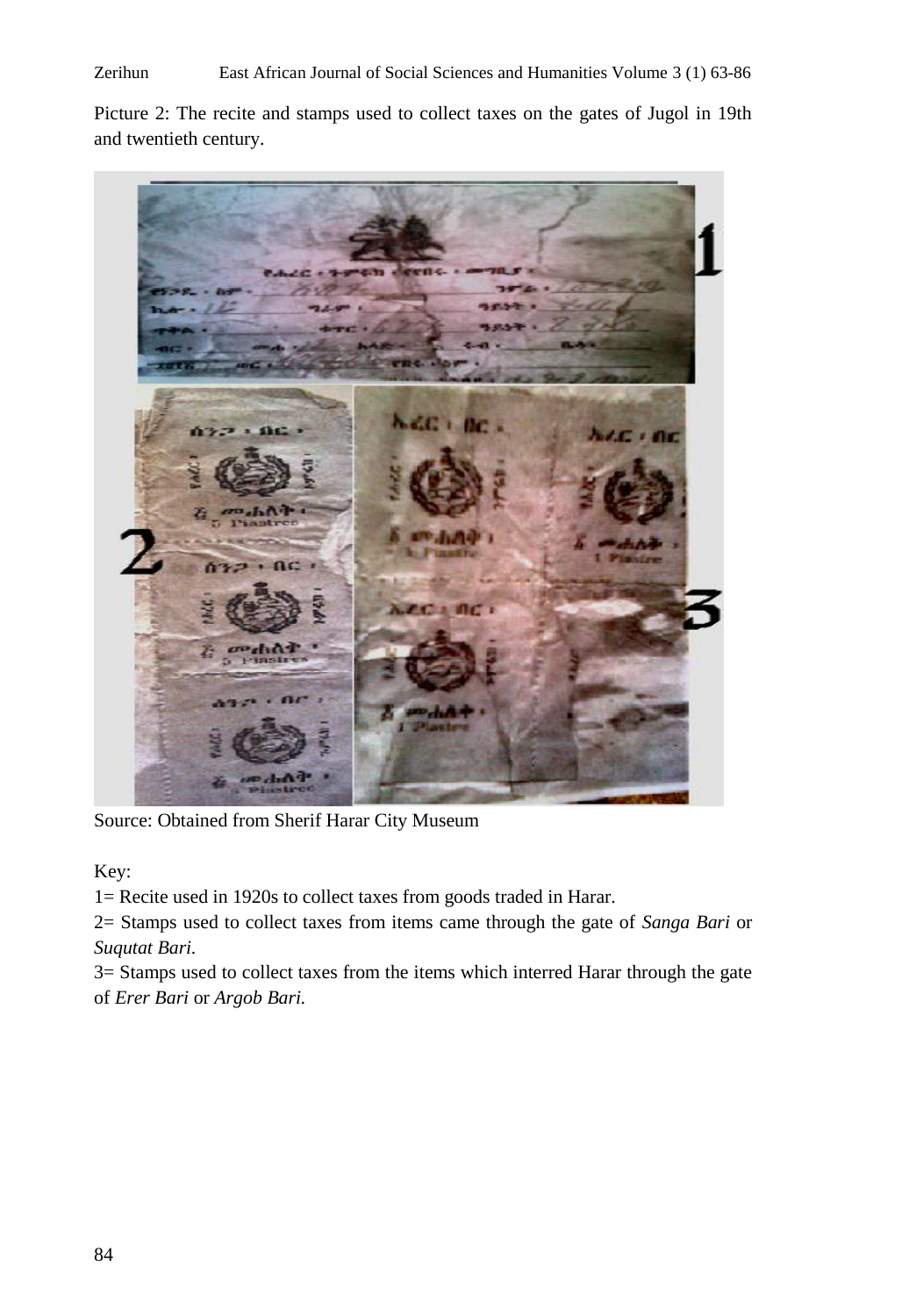Picture 3: Photo showing Magaalaa Guddoo and its merchants at different times in History



Source: Picture A, B, E and F are taken from the useum of Arthur Rimbeau in Harar. Picture C and D are current pictures taken by the author.

Key:

A= The Arab merchants and Haile Selassie at the centre on the left side.

B= Mohamed Ali (on the right), Haile Selassie and his family sitting.

C= The recidence of Mohamed Ali, currently found on the eastern part of Gidir Magaalaa market centre.

D= Magaalaa Guddoo"s internal part, now serves as a meat market.